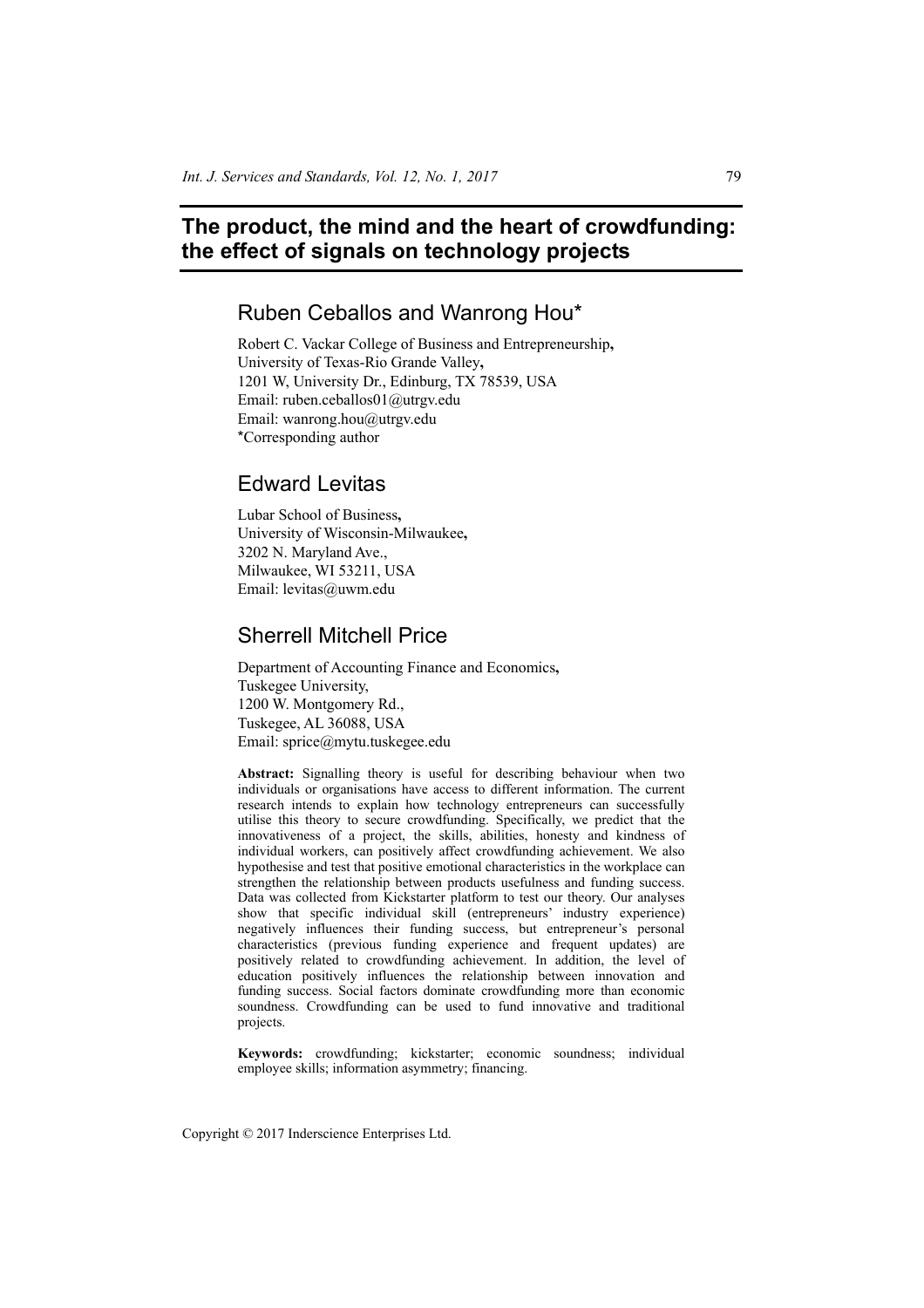**Reference** to this paper should be made as follows: Ceballos, R., Hou, W., Levitas, E. and Price, S.M. (2017) 'The product, the mind and the heart of crowdfunding: the effect of signals on technology projects', *Int. J. Services and Standards*, Vol. 12, No. 1, pp.79–99.

**Biographical notes:** Ruben Ceballos is a Doctoral student in the Robert C. Vackar College of Business and Entrepreneurship at the University of Texas-Rio Grande Valley where he is pursuing his PhD in Business Administration. His research mainly focuses strategic entrepreneurship with an emphasis on crowdfunding. He also currently serves as a Director with TreMonti Consulting.

Wanrong Hou is an Assistant Professor of Management at the University of Texas-Rio Grande Valley. He received his PhD in Strategic Management from the University of Wisconsin-Milwaukee. His research mainly focuses on executive compensation and corporate governance. His work has been published in *Journal of Management*, and *Journal of International Management*.

Edward Levitas is a Professor of Management at the Lubar School of Business at the University of Wisconsin-Milwaukee. His research interests include the management of technology and innovation, knowledge development and transfer, governance of inventive activity, international and high-technology strategic alliances, and the application of behavioural economics to firm activity.

Sherrell Mitchell Price is an Associate Professor of Accounting at Tuskegee University, Tuskegee Alabama. She received her MBA with concentration in Accounting from Alabama A&M University. She received her Ed. D. in Higher Education Administration with a concentration in Human Resource Management from the University of Alabama and her Post Doctorate in the AACSB Post Doctorate Bridge Program in Accounting and Finance from Warrington School of Business at the University of Florida. Her research focuses on Ethics, Academic Dishonesty in Business Schools and Financing projects for small minority businesses. She has presented papers for The Kettering Foundation published in the *Journal of Business Case Studies*.

This paper is a revised and expanded version of a paper entitled 'The product, the mind and the heart of crowdfunding: The effect of signals on technology projects' presented at *The 76th Annual Meeting of the Academy of Management*, Anaheim, CA, 8 August, 2016.

## **1 Introduction**

The entrepreneurship process involves the identification, evaluation and exploitation of attractive business opportunities by enterprising individuals (Shane and Venkataraman, 2000). Early-stage capital has been considered important for entrepreneurs to realise their opportunity, which is difficult to obtain (Cosh et al., 2009). Hence, the acquisition of startup capital is a fundamental step in the entrepreneurship process. In the past, entrepreneurs have primarily relied on banks, angels and venture capitalists to finance their venturing.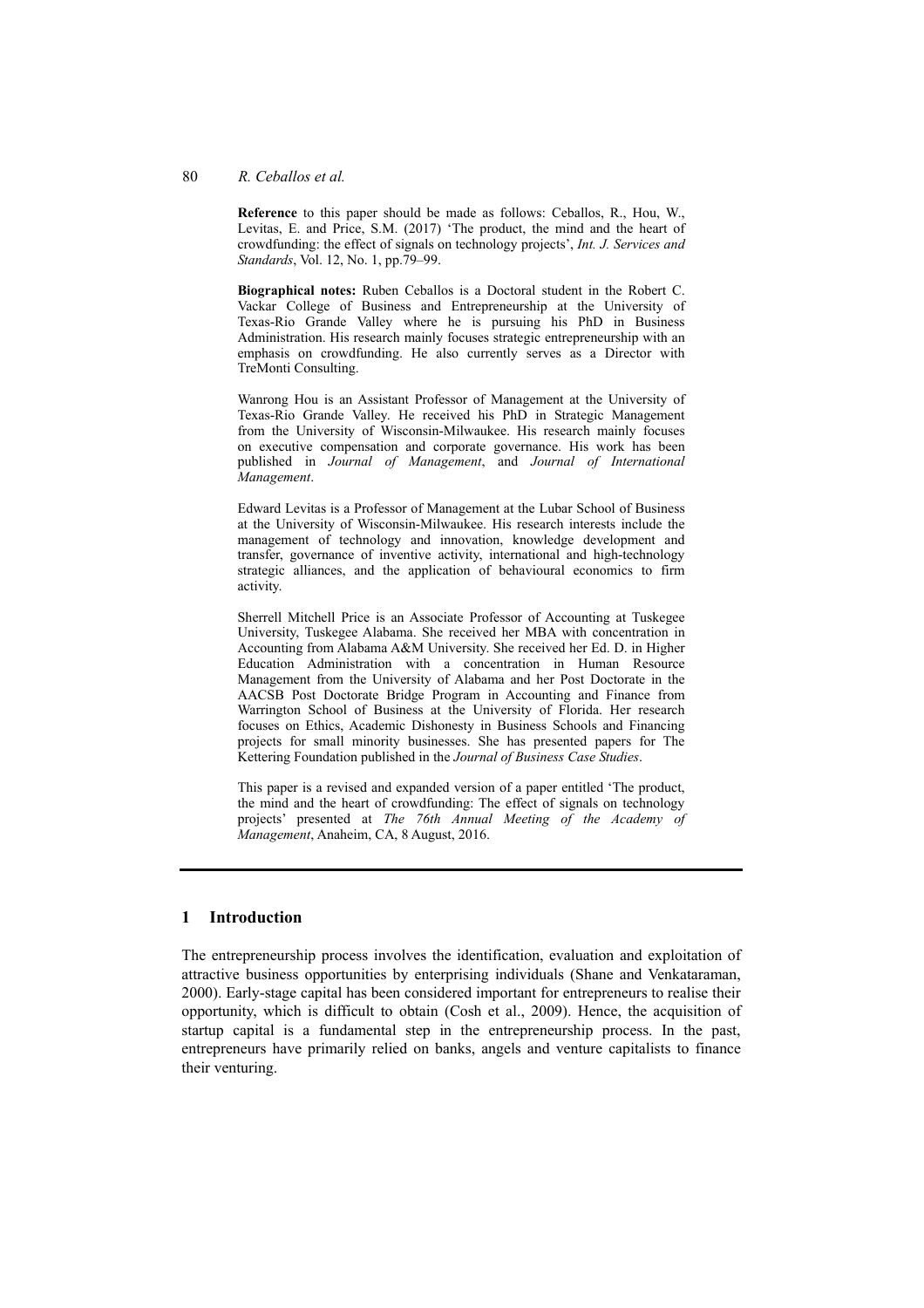Recently crowdfunding (CF) has been increasingly used by entrepreneurs to attract more potential investors for supporting their projects. As pointed out by Lehner (2012) "CF draws its roots from crowdsourcing, which comprises using the crowd to obtain ideas, feedback and solutions in order to develop corporate activities" (p.8). Based on the report of Massolution (2013), \$2.7 billion dollars has been raised through CF in 2012 and it has increased to \$5.1 billion in 2013. Moreover, CF has been allowed to issue stock in US since 2012. Research investigating CF is sparse due to the relative infancy of the field, for example the leading CF platform Kickstarter was established in 2009. Previous research (Agrawal et al., 2011; Kuppuswamy and Bayus, 2013; Mollick, 2014) has shown that CF has been used to raise capital for a multitude of projects such as art, design, fashion, film, music and publishing.

Information asymmetry is one of the problems that entrepreneurs have to face when seeking financing (Shane and Cable, 2002). To mitigate the information asymmetry problems, signalling theory suggests that entrepreneurs send signals to investors about the quality and value of their opportunities and later their ventures through private equity ownership (Bruton et al., 2009; Jain et al., 2008), founder ownership (Busenitz et al., 2005), top management team characteristics (Cohen and Dean, 2005; Higgins and Gulati, 2006; Zimmerman, 2008), corporate governance features (Sanders and Boivie, 2004), and alliances and associations with other companies (Balboa and Martí, 2007; Gulati and Higgins, 2003).

However, such signals are not available for crowdfunding project founders (Mollick, 2014). Consequently, more investigation into CF is warranted due to the lack of academic research on the topic and the uniqueness of crowdfunding platform. Specifically, it is important to make inquiries on how founders manage the information asymmetry dynamic so that successful funding targets for their projects can be achieved. Connelly et al. (2011) claim that the intent signals have not been fully investigated and the typology of signals should be examined for a more comprehensive understanding of CF. Indeed, prior research has demonstrated that crowdfunding platform invites more signals of social causes (Moss et al., 2015). For example, Allison et al. (2015) found projects with language signalling financial goals fare worse than those sending signals emphasising on project social benefits. Our research classifies crowdfunding project signals into three types, mind, heart and product, and we study how each type influences, and how they interact to affect crowdfunding outcomes. This study attempts to answer the following research questions. What are the characteristics of technology projects that can lead to successful crowdfunding? Does the presence of certain characteristics reduce the amount of information asymmetry between founders and funders by signalling? Which characteristics and/or signals are associated with successful achievement of funding targets?

We intend to make a few contributions. First, we answer the call by Connelly et al. (2011) to propose three types of signals, product by innovativeness, mind through education and industry experience, and heart via entrepreneurial caring such as previous funding to others through crowdfunding platform. We hypothesise and test how each type of signals may impact the financing outcomes. Second, we expand the entrepreneurial financing research to crowdfunding, a unique setting (Chen et al., 2009). We find some traditional signals that reflect the quality of entrepreneurs negate the chance of successful crowdfunding. Basically, entrepreneurial financing principles may not apply to crowdfunding. Third, we contribute to the innovation literature by introducing a new way to measure product radicalness. Previous research has relied primarily people's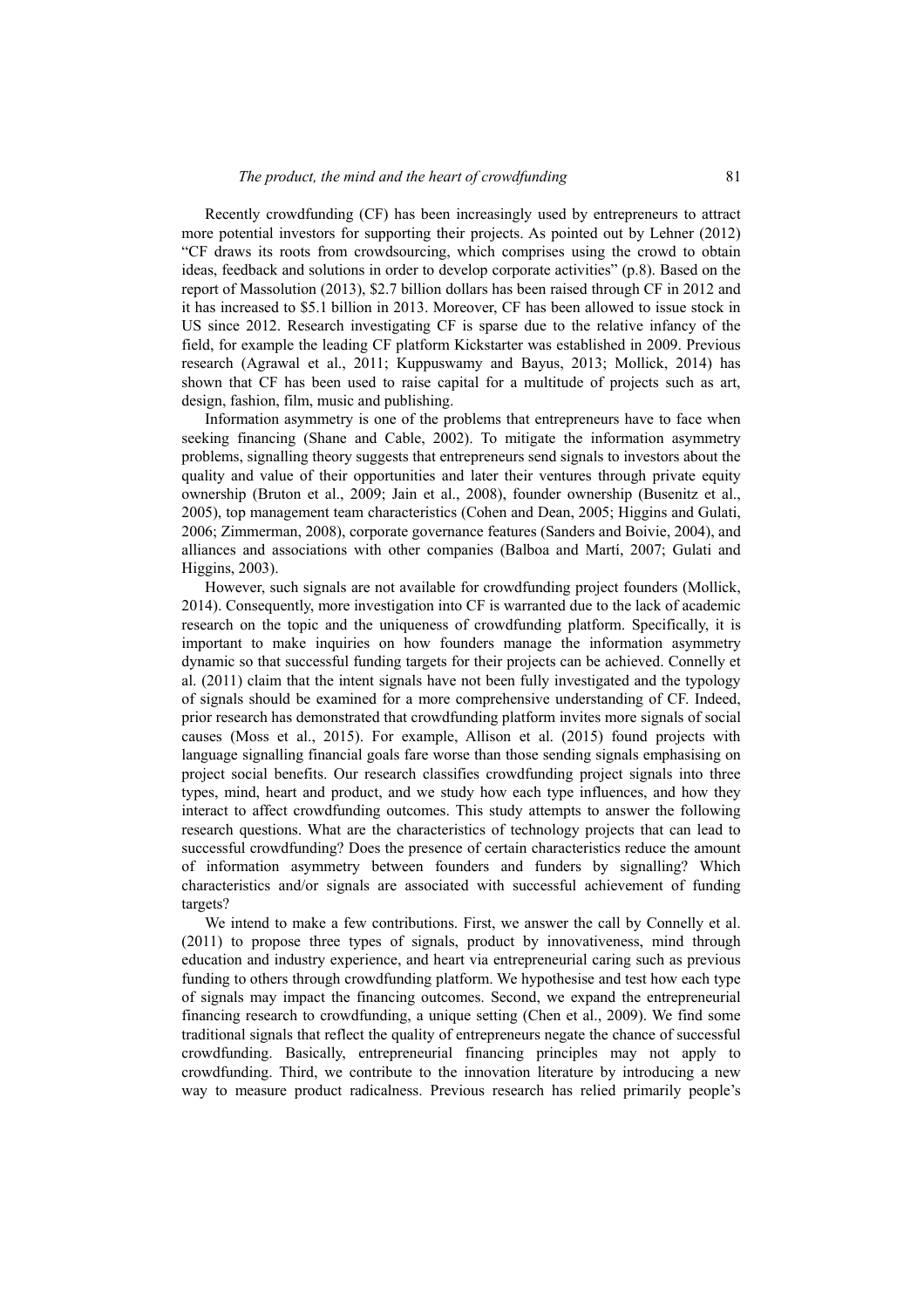perceptions to judge the radicalness of products (e.g., Marvel and Lumpkin, 2007), but we use archival data to operationalise radicalness.

In the following session, we provide an overview of CF. Following the overview, the remaining paper will proceed with the literature review section followed by theory and hypothesis development section, a review of the methodology, and conclude with a results and discussion section.

#### **2 Crowdfunding overview**

Valanciene and Jegeleviciute (2013, p.41) define CF as "a method to establish the connection between entrepreneurs, who aim to raise capital, and novel investors, who form an emerging source of capital and are willing to invest small amounts, through internet-based intermediaries". The internet-based intermediaries refer to the CF platforms such as Kickstarter, Crowdfunder and other organisations that provide the environment for raising CF. On the CF platforms, there are mainly "founders" and 'funders". "Founders' refer to individuals who seek funding for their projects, while 'funders' refer to individuals who provide financing for the projects (Mollick, 2014). Most internet-based CF platforms operate on an all or nothing model in such a way that founders can get access to the funds only if the founders raised money that is equal to or more than their funding targets. Thus, it is critical to understand what determines the achievement of successful funding targets and of practical importance to entrepreneurs.

The unique characteristics of CF make it different with traditional financing options. First, CF has more potential investors than traditional funding. Usually, entrepreneurs are lack of information about the potential investors. However, entrepreneurs could do research about the potential investors in traditional financing. On the other hand, funders do not know about founders either. Therefore, funders feel uncertain about the information that founders provide. This double unknown creates information asymmetry between founders and funders (Moss et al., 2015). Second, founders could reward funders in different forms, which is more than the traditional financing. In traditional financing, paying interest and principle is the main form. CF could be lending based, equity based, donation based, and reward based (Cholakova and Clarysse, 2015; Schwienbacher and Larralde, 2010). Both extrinsic and intrinsic intentions motivate funders to pay attention to products and social intention (Allison et al., 2015).

Third, internet communication between founders and funders create information asymmetry between them. Hence information asymmetry arises. On one hand, "the entrepreneur might be even more reluctant to disclose information to this type of investors, due to their number and lack of professionalism. Idea stealing may further be particularly strong here, since the entrepreneur needs to disclose sensible information to a wider audience than under traditional forms of fundraising" (Schwienbacher and Larralde, 2010, p.10). On the other hand, the funders make decisions about supporting or not, based on information uncertainty. Unfortunately, inside information about the integrity and characters of the entrepreneurs and their opportunities are not available (Moss et al., 2015). Crowdfunders can only access the information on the website, most of the time, the project founders' narratives (Allison et al., 2015). In addition, while traditional financing may seek regulations and law enforcement to help protect the investors' interest, crowdfunding does not have such mechanism to do so. This requires the founders to find ways to reduce such asymmetry. Thus, crowdfunding may present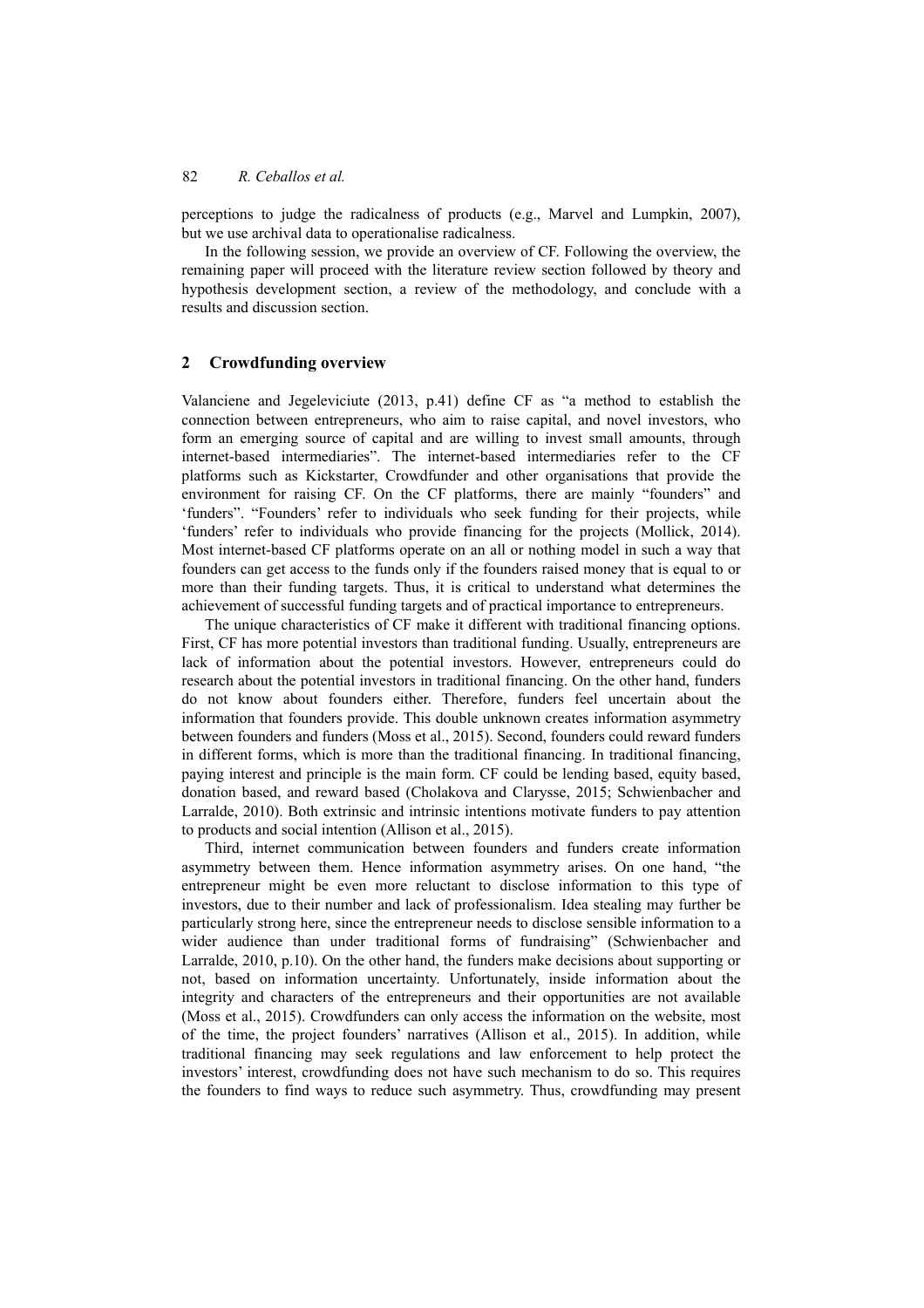bi-lateral asymmetry problem while entrepreneurs seeking traditional financing have access to information about financers and can conduct research about them. Therefore, a bundle of *uncertainty* is present. Fourth, CF funders may only rely on emotion and passion when making decision about supporting (Chen et al., 2009). However, traditional funders may have more solid information which can help them make decisions. Here below is the summary of the differences between traditional financing and crowdfunding. We also list the information implication in Table 1.

**Table 1** Summary of traditional financing and crowdfunding

|                        | Traditional financing   |             | Crowdfunding           |                |
|------------------------|-------------------------|-------------|------------------------|----------------|
|                        | <i>Characteristics</i>  | Information | <i>Characteristics</i> | Information    |
| Number of<br>investors | Small                   | Detailed    | Large                  | Unknown        |
| Return/reward          | Financial               | Whole plan  | Equity/product/none    | Product/social |
| Communication          | Personal                | Real        | Website (platform)     | Uncertain      |
| Funding criteria       | 5 Cs (character et al.) | Rational    | Web presentation       | Passion        |

## *2.1 Entrepreneurial financing information asymmetry and signalling theory*

As previously mentioned, entrepreneurs tend to prevent their ideas from being stolen so that they hide certain information as they introduce their project to the public. Funders on the other hand would need all possible information to avoid moral hazard. These issues are characteristic of the agency problem which consists of two parties (principals and agents), the managing of information asymmetry as well as moral hazard and adverse selection (Eisenhardt, 1989; Fama, 1980; Fama and Jensen, 1983; Jensen and Meckling, 1976; Ross, 1973). While, CF possesses some of these similarities, it lacks some aspects with regards to financing.

There are mainly signallers and receivers in signalling theory (Connelly et al., 2011). Signallers refer to individuals who send out signals that are not available for outsiders. Receivers are individuals who receive information and return feedback to signallers. In the case of CF, the founders are the signallers while funders are the receivers. Connelly et al. (2011) described signal observability as the extent that outsiders are able to notice the signal, among those different elements for characterising signal.

## *2.2 Crowdfunding research*

Previous research in CF has mainly investigated different motivations behind CF, the influence of information on CF, and the factors that increase CF success. In terms of studies investigating the reasons for engaging in CF Agrawal et al. (2011) cited the shortage of capital and the evolution of Web 2.0 technologies, which has made it easier to develop the platforms that enable project founders and funders interactions. Belleflamme et al. (2011) cited the financing of the project, the public attention that arises around the project and the feedback about the product or service being offered. Furthermore, Gerber et al. (2012) identified the motivations of individuals who post (founders) and fund (funders) projects. The founders' motivations included fundraising, establishing relationships, receiving legitimacy, replicating successful experiences, and increasing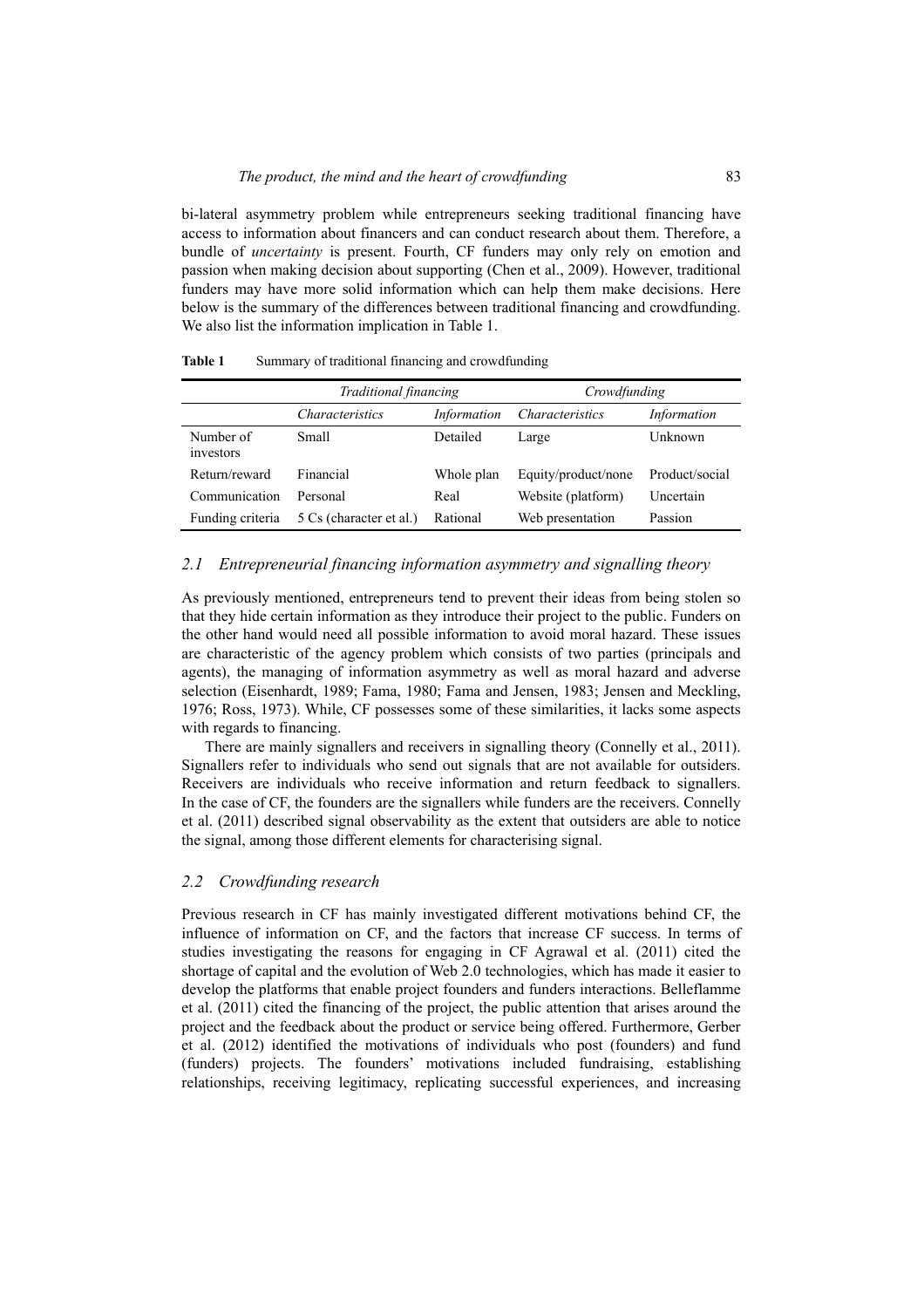awareness about their work through social media. Giudici et al. (2012) found that CF has mainly a social as well as emotional value and that individuals decide to fund projects depends on the proposed amount of money, the emotional content of the project, and the returns created.

With regards to the role of information, Burtch et al. (2013) identified that information on prior contribution behaviour can influence the behaviour of funders. Additionally, Kuppuswamy and Bayus (2013) found that the more people back a project the less likely others will continue to back it due to the fact that they assume others will put money instead. However, the same authors' state that herding behaviour may not be present for reward based crowdfunding. Therefore, Ley and Weaven (2011) claimed that funders need more comprehensive information about the project for conducting adequate due diligence in the decision-making process. Subsequently, Schwienbacher and Larralde (2010) discovered that CF can provide valuable signals on the market potential of a product founders wish to launch, which they characterise as active CF in that founders offer funders the ability to become active in the initiative along with offering rewards.

Our research focuses on the last stream of research, that is, we identify factors leading to successful funding. Based on signalling theory, we classify signals into three categories, the signals of product quality, the signals of mind (human capitals of the entrepreneurs) and the signals of heart (caring characteristics). We examine how the three types of signals may influence the likelihood of obtaining financing.

## **3 Theoretical development**

#### *3.1 Types of signals*

Unlike traditional equity investors whose primary concern is long term financial returns, crowdfunding funders often hold three unique roles: investor, consumer and donor (Mollick, 2014). First, funders may function like investors. In such a role, their key goal is to make sure the venturing will give the investors positive abnormal returns (Janney and Folta, 2003). To such funders, they look for signals indicating high quality opportunities and outstanding management team (Zimmerman, 2008). Therefore, entrepreneurs with higher education and substantial industry experience may indicate high quality of entrepreneurial opportunity to funders and the likelihood of obtaining financial resources can be enhanced (Spence, 2002). Second, the funders often receive the to-be-produced product/service, either a book, or a CD or a cooler in return for their donation. This way, the funders act more like consumers of a newly developed product/service (Ordanini et al., 2011). They may be the innovators and early adopters based on the production diffusion curve who are willing to take risks to try unproven product. Hence, the radicalness of the product or service may be signals for high quality. Entrepreneurs who want to secure financing should send signals to funders by emphasising the quality of their products. Third, investors in crowdfunding may also serve the function of 'social participation' (Ordanini et al., 2011, p.455). Such funders behave like philanthropic donors that simply want to provide financial support to the entrepreneurs so that they can realise their dreams. To obtain the financial support, entrepreneurs should focus on the social deed of their projects by showing they care.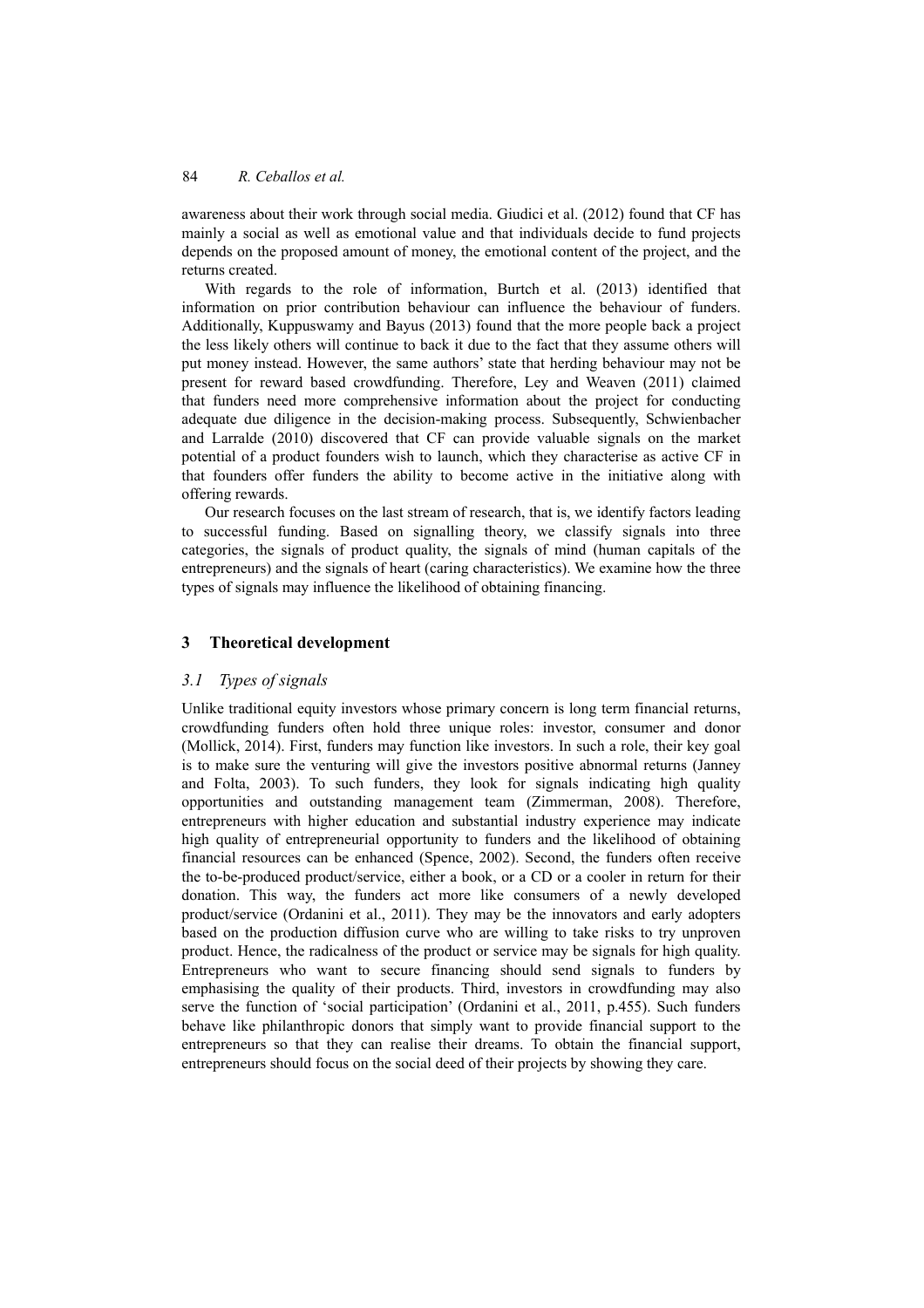#### *3.2 Signals of product quality*

In the context of this study the information asymmetry dynamic is magnified with regards to technology entrepreneurs and reward-based CF. In terms of the latter the information asymmetry challenge has been clearly identified in the previous sections of the paper (Schwienbacher and Larralde, 2010). With regards to technology entrepreneurs the information asymmetry dynamic is also magnified because of the project innovativeness. Previous studies have shown that radical innovations are characterised with a higher degree of uncertainty and information asymmetry (Goktan and Miles, 2011; Herrmann et al., 2007). While there are various categorisations of innovation in previous research, this paper will distinguish innovation in terms of incremental and radical innovation (Henderson and Clark, 1990; Goktan and Miles, 2011).

Incremental innovation consists of implementing minimal changes to an existing product by exploiting the potential of the established design. In contrast, radical innovation consists of developing knowledge based on a different set of engineering and scientific principles that open up whole new markets and potential applications (Henderson and Clark, 1990; Koberg et al., 2003; Un, 2010). Furthermore, radical innovations have been characterised as being embedded in a higher level of uncertainty, which increases the amount of information needed to implement them (e.g., Goktan and Miles, 2011). As such, CF projects based on radical innovations will require a greater amount of signals in order to manage the information asymmetry dynamic as opposed to projects based on incremental innovations.

## *Hypothesis 1a: Ceteris paribus, the more radical the project the less likely the project will achieve its funding target.*

However, according to the product diffusion model, when new products are introduced, some consumers, named innovators, often take the risk to be the first group to try out the unproven products (Midgley, 1977; Mahajan and Muller, 1998). Such consumers are very important to the founders in that they are risk takers and willing to give the new products a chance (Mahajan and Muller, 1998), and better they help promote the products through persistent communication (Rogers, 1995). Innovators can also help businesses by providing early positive cash flow to cover new product development expenses and marketing cost (Goldsmith and Flynn, 1993). As stated above, crowd funders serve the role as innovator consumers who often focus on the uniqueness of a product rather than potential risks. To such a group, radicalness becomes a positive signal and crowdfunding project founders are such a group (e.g., Lambert and Schwienbacher, 2010). Thus, we propose a competing hypothesis:

*Hypothesis 1b: Ceteris paribus, the more innovative the project the more likely the project will achieve its funding target.* 

#### *3.3 Signals of mind (human capital)*

In order to manage the information asymmetry dynamic, high technology CF founders must send out signals to potential funders in order to achieve successful funding targets when using CF. For founders, general human capital characteristics of education and previous industry experience (Becker, 1975) will signal to funders that the project is legitimate. For example, Spence's (1973) study showed how achievement of higher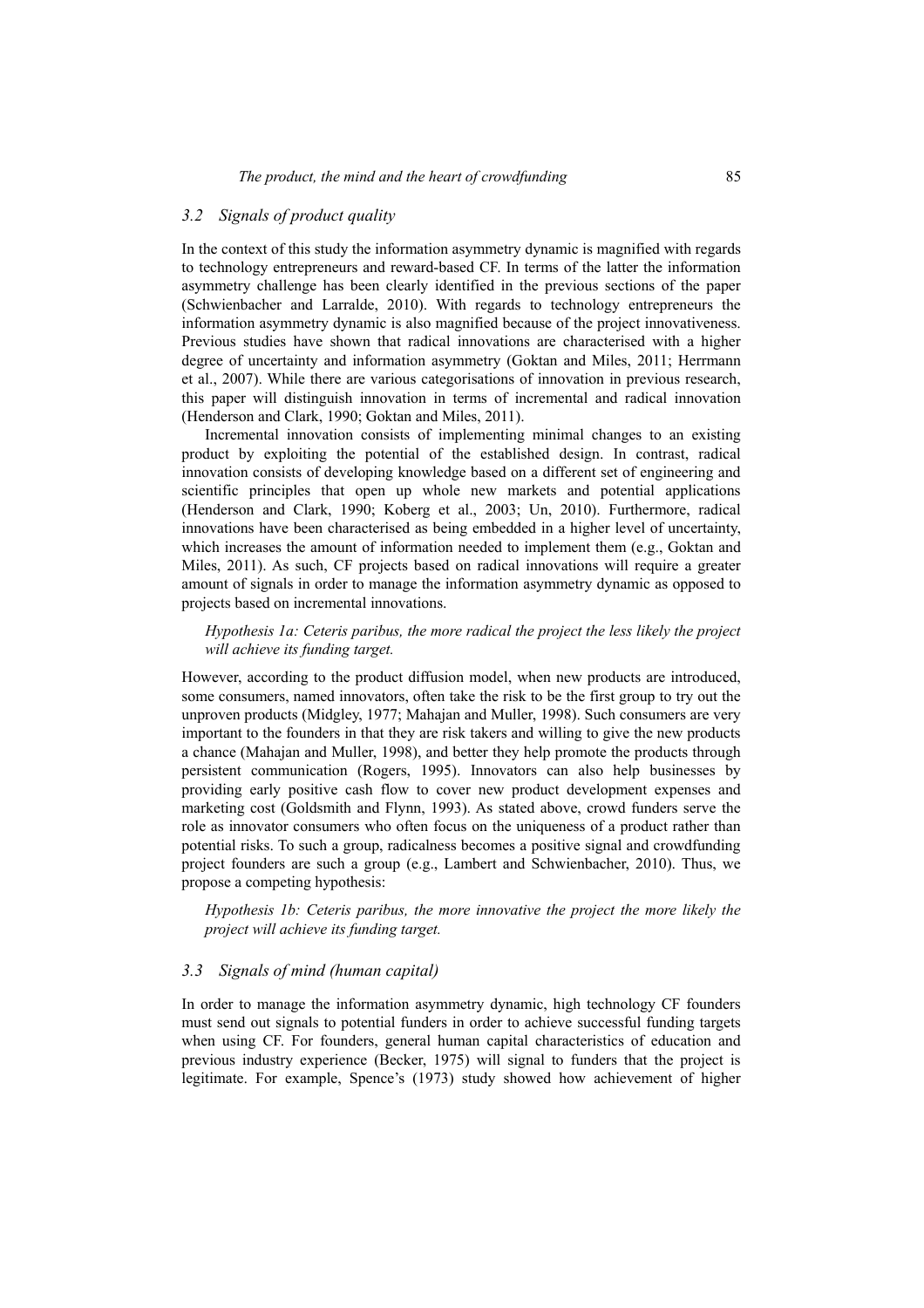education was a costly signal to prospective employers that could help differentiate between those job seekers with a college degree and those without. Furthermore, this demonstrated that those applicants who had attained a degree were able to withstand the rigor associated with higher education, thus the applicants who attained a degree were seen as having a higher quality than those who had not attained a degree. Additionally, past industry experience may be a signal of knowledge of important information regarding the project's industry, customers, and suppliers (Certo, 2003). Consequently, the founder human capital characteristics will signal legitimacy and higher quality to funders thus reducing the information asymmetry dynamic. Crowd funders in investors' role are like traditional equity investors and they tend to make rational decisions (Denis, 2004). They therefore may view human capital as positive signals and we hence propose that there should be positively related to the relationship between founder human capital characteristics and successful funding achievement. Accordingly,

*Hypothesis 2: Ceteris paribus, founder employee skill set is positively related to successful funding achievement.* 

*Hypothesis 2a: Founders that provide information on their educational background will be more likely to achieve their funding target.* 

*Hypothesis 2b: Founders that provide information on their previous industry expertise will be more likely to achieve their funding target.* 

## *3.4 Signals of heart (caring characteristics)*

Compared with traditional funding, crowdfunding decision depends on founders' passion and social motivations because crowd funders also play a role of philanthropic donors. Crowdfunding is designed as a platform for those who are underrepresented in traditional financing. Social motives are crucial in the funders' investment decision. Research has shown that disadvantaged groups tend to be more successful. For instance, Lambert and Schwienbacher (2010) found that non-profit projects are more likely to achieve successful financing. Greenberg and Mollick (2014) found that women outperform men in crowdfunding because women backers are more likely to lend their support to female led projects. Mollick (2014) found that personal networks increase the likelihood of CF success.

Baron and Markman (2003) argued that financing decision depends on the founders' social skills. We believe previous funding of CF projects by the founder signals a willingness to support other creators and causes, which aligns with the social motivations of funders (Gerber et al., 2012). And project updates by the founder on the status of the project provide information to potential funders and are associated with signal frequency which may make them more effective. Therefore, the project characteristics will provide greater signal observability, strength and frequency as well as indicate a higher quality and reputation to funders thus reducing the information asymmetry dynamic. In addition, both previous funding of CF and project updates may signal to funders that the founders care about them. In the crowdfunding setting, those signals mean the founders use their social skill to engage interaction with the funders to create social presence (Walther, 2011). As such, these signals should be positively related to the relationship between project characteristics and successful funding achievement. Accordingly,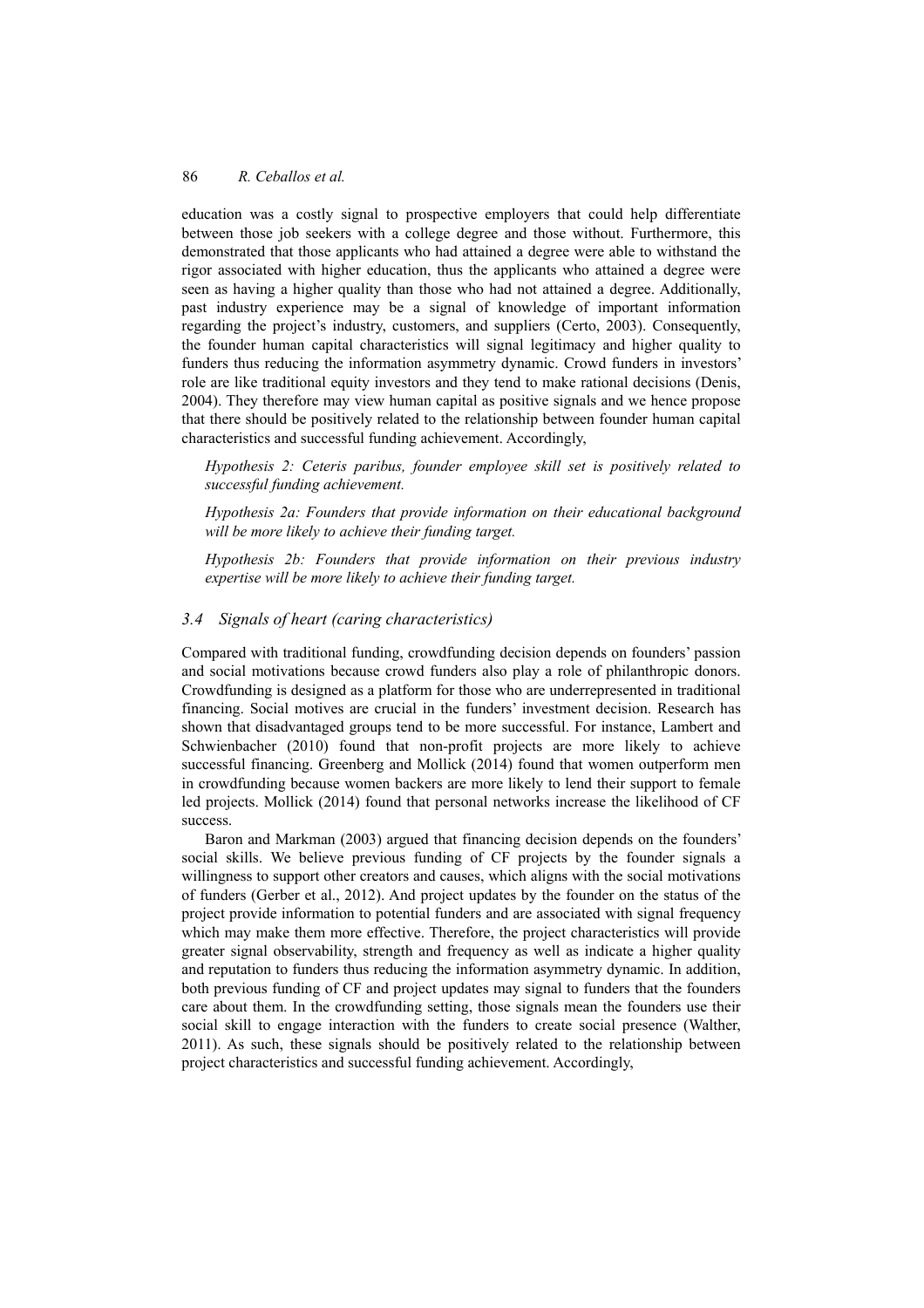*Hypothesis 3: Ceteris paribus, caring characteristics are positively related to successful funding achievement.* 

*Hypothesis 3a: Previous funding by founder of other crowdfunding projects will be positively related to successful funding.* 

*Hypothesis 3b: Those projects which provide updates on the status of the project will be positively related to successful funding.* 

## *3.5 The interaction effect of signals*

Hypothesis 1 predicts product innovativeness may either improve or decrease the chance for founders to secure financing. The possible enhancement or alleviation of opportunities for funding depends on the founders because the success of a venture is the function of the enterprising individuals and opportunity (Shane and Venkataraman, 2000). We argue that a radical new product is more likely to be funded if their founders also possess the needed human capital to exploit the opportunities. In the investor's eyes, a highly educated person with substantial industry experience may have better control over radical innovation because such individuals command strong legitimacy (Janney and Folta, 2003). The combination of a good product and a strong willed entrepreneur sends a much stronger signal to the investors. We also make the prediction that crowdfunding entrepreneurs who show their caring through frequent updates and previous funding of other projects send a strong signal that may help reduce information asymmetry, thus increasing the probability of the projects getting the needed financing. Accordingly,

*Hypothesis 4: Ceteris paribus, individual skill and abilities and positive emotional state moderate the relationship between product radicalness and funding success* 

In summary, more radical products are more likely to successfully achieve its funding goal due to the greater appeal of the product to innovators and early adopters. Such products may also signal more information asymmetry hence reducing the chance for successful funding. In addition, founder human capital, such as educational background and prior industry experience sends signals of the mind to investors that the founders have the human capital required to complete the project, hence increasing the possibility for investors to invest in the project. Further, previous funding of CF projects by founder and frequent updates represent signals to funders that help reduce the information asymmetry dynamic and are positively related to successful funding achievement. Lastly, human capital and caring characteristics moderate the relationship between product radicalness and successful funding. These relationships are illustrated in Figure 1.

## **4 Methodology**

#### *4.1 Data collection*

In order to evaluate the hypotheses developed in this paper, we follow previous studies (Kuppuswamy and Bayus, 2013; Mollick, 2014) and utilise the crowdfunding platform Kickstarter.com to collect our sample. The dataset used in this study was collected from the website of Kickstarter.com, which includes all technology projects in the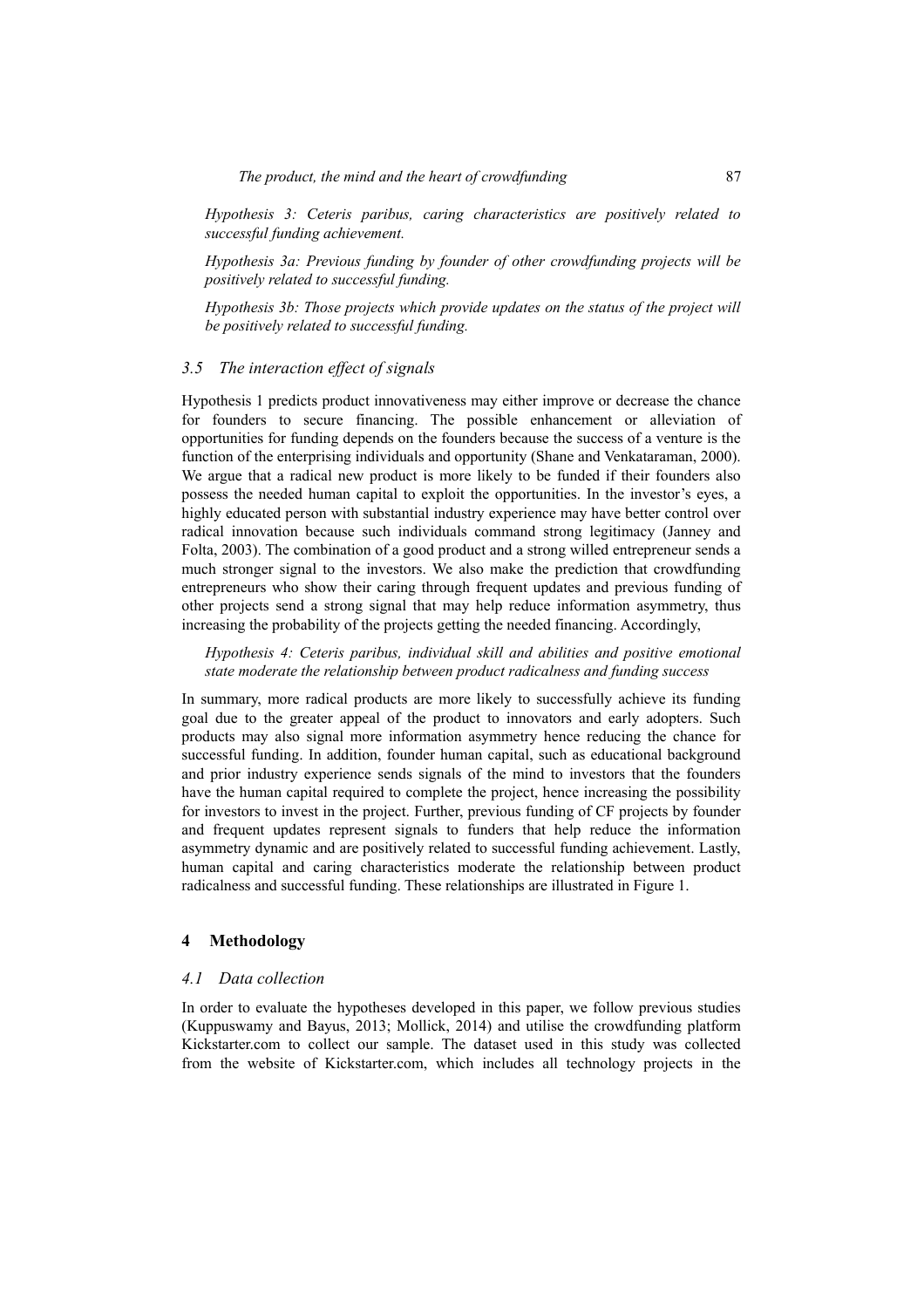technology domain. The time window for the data is from 2 May, 2009 to 5 September, 2012. A content analysis was performed by analysing each individual project web link to identify the variables examined in this study.

**Figure 1** Theoretical model (see online version for colours)



Totally there were 614 projects in the technology domain on Kickstarter website. In order to make sure that our sample is consistent with the setting of hypotheses testing, we followed two criteria in the sampling process, based on the results of our analysis. First, our analysis revealed some projects were outside of the allowable countries of origin permitted by Kickstarter.com. Second, our analysis also shows that some projects are improperly classified as a tangible technology project. These projects were removed from the total and we proceeded to randomly select every fifth project to reach our final sample size consisting of 150 technology projects to be included in our analysis.

#### **5 Variables**

#### *5.1 Dependent variable*

The dependent variable for this study is *project funding goal achievement*. Kickstarter uses 'all or nothing' approach, which means that the money is raised successfully or not depends on if the money raised reaches the target set by the founder. While some CF platforms may not follow this approach, it is the most popular approach used in the CF industry. The variable was categorised '0' if the funding goal is not met and '1' if the goal is met or surpassed.

## *5.2 Independent variables*

*Technology radicalness* measures how a product is deviant from previous products (Henderson and Clark, 1990). A similar product shows incremental improvement while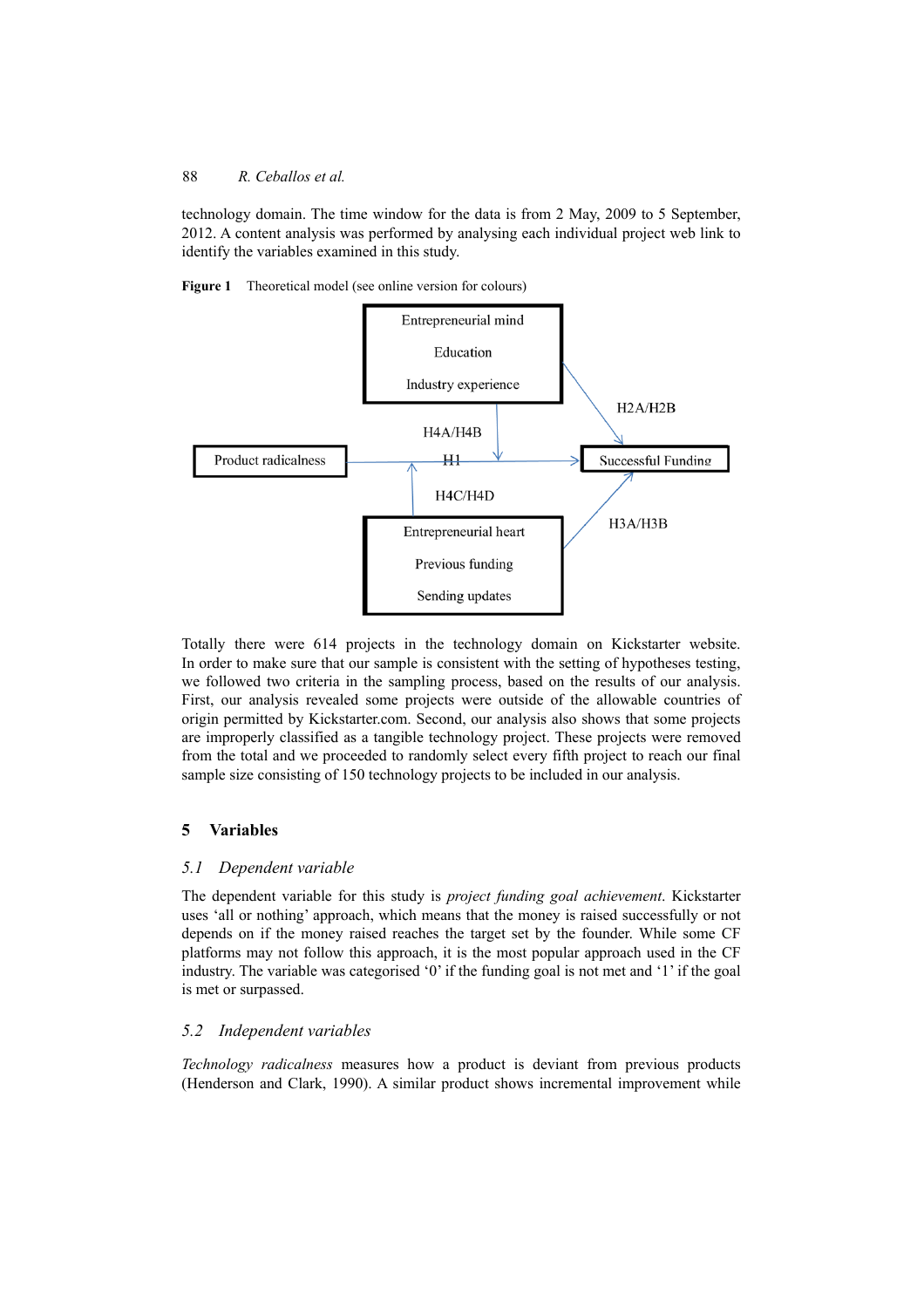unfamiliar products are often radical and innovative. Since Kickstarter does not categorise the radicalness of a product/service; we performed a content analysis of each individual technology project in order to identify Keywords: used to describe the project by the founder (Examples include: 3D printer; mobile application; Arduino technology; Robot; CNC). We then perform an internet search using Amazon.com to identify the number of related products using the keywords used in the project descriptions. For example; a Kickstarter project that describes its product as a 'Wi-Fi music system' is searched in Amazon.com using this description; which results in 8496 products available on the market. This was performed for each individual project in our sample. This results in a varying degree of radicalness with those projects with many similar products available being considered less radical to projects without similar products being considered more radical. We did similar calculation of radicalness by using Walmart.com; and both measures of radicalness are highly correlated  $(r = 0.61; p < 0.000)$ . Using Walmart radicalness calculation instead of Amazon yielded substantially similar results.

We also included the founder human capital characteristics previously described in earlier sections of this paper. Founder human capital characteristics include *educational background and industry experience.* A content analysis of the technology project web link was performed in order to identify each of the variables. *Educational background* was categorised by a '0' if no educational background was provided in the project profile and '1' if a description of the founder's educational background was provided in the project profile. Although education level could have significant effect on entrepreneur success (Unger et al., 2011), we expect that the education-related signal would influence the success of crowdfunding in online platform more generally than the effect of different levels of education. *Industry experience* was categorised by a '0' if no industry experience was provided in the project profile and '1' if a description of the founder's industry experience was provided in the project profile.

Caring characteristics include *previous funding and updates.* A content analysis of the technology project web link was performed in order to identify each of the variables. *Previous funding* by the founder was measured categorically by a '0' if the founder had not provided funding or 'backed' other CF projects and '1' if the founder had previously funded or 'backed' other CF projects. *Project updates* were measured continuously by the number of updates provided by the founder in the updates section of the project profile.

#### *5.3 Control variables*

We follow previous studies (Kuppuswamy and Bayus, 2013; Mollick, 2014) and control for *duration, goal, rewards,* and *external website link.* The *duration* of a project on Kickstarter.com can last from one to 60 days and was measured by the number of days the project was eligible for funding. The *goal* is the amount of funds the project founder is attempting to raise and was measured by the dollar amount the project founder was seeking. The *rewards* are the different types of compensation that are received by the funders. They vary in terms of the funding levels that are available to funders and were measured by the number of different levels available for funding. The *external website link* was whether or not the project profile included a link to an external website that was dedicated to the project outside of the Kickstarter.com site. It was important to control for these variables in order to determine the relationships outlined in the hypotheses.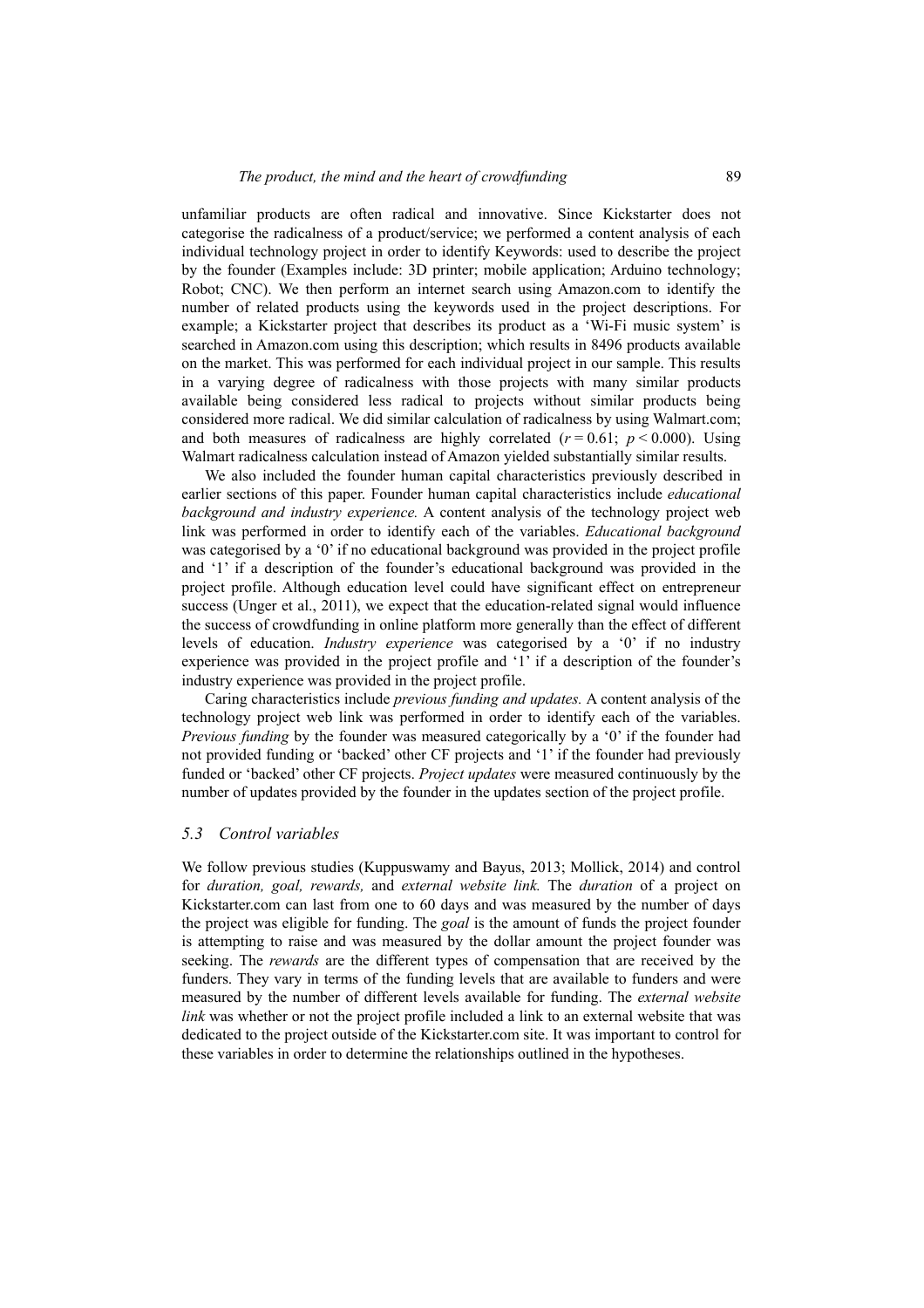#### **6 Results**

Logistic regression is used to analyse the data. As noted by King (2008) "logistic regression allows categorically and continuously scaled variables to predict any categorically scaled criterion" (p.358). Consequently, the data was analysed using binomial logistic regression and the statistical analyses were performed using STATA. The descriptive statistics and correlations are displayed in Table 2. Of the total sample used in the analysis  $(n = 150)$  there were 102 cases of successful funding achievement and 48 cases that did not reach their funding target resulting in a 68% success rate.

Table 3 shows the logistic regression results. Model 1 contains the control variables. Model 2 includes both the control and independent variables. Model 3 consists of all the variables along with the interaction effects. We predicted that project radicalness can be either positively or negatively positively related to crowdfunding success. However, we did not find the relationship to be significant. Hypothesis 1 did not receive confirmation. With regards to the founder human capital characteristics, education was not significant. In contrast, industry experience was significant  $(p < 0.001)$ ; however, the relationship was negative, which contradicts our prediction. Hence, Hypothesis 2 was not confirmed. In terms of the caring characteristics both previous funding  $(p < 0.02)$  and updates  $(p < 0.02)$  were significant. Therefore, Hypothesis 3 received strong support. Finally, only education moderates the relationship between product radicalness and funding success. Thus, Hypothesis 4 was partially supported. Figure 2 visually presents the result for Hypothesis 4a.



**Figure 2** Interaction of radicalness of product and education (see online version for colours)

Post hoc analyses were conducted. We first undertook a chi-square test to verify our findings for the main effect. Table 4 shows that industry experience decreases the probability of getting the needed funding from 79% to 63%. The results also support Hypothesis 3 that previous funding of another project enhances the probability of successful financing from 51% to 84%. And frequent updates boost the likelihood of being financed from 49% to 95% where we coded few updates 0 as less than the mean and 1 as above the mean.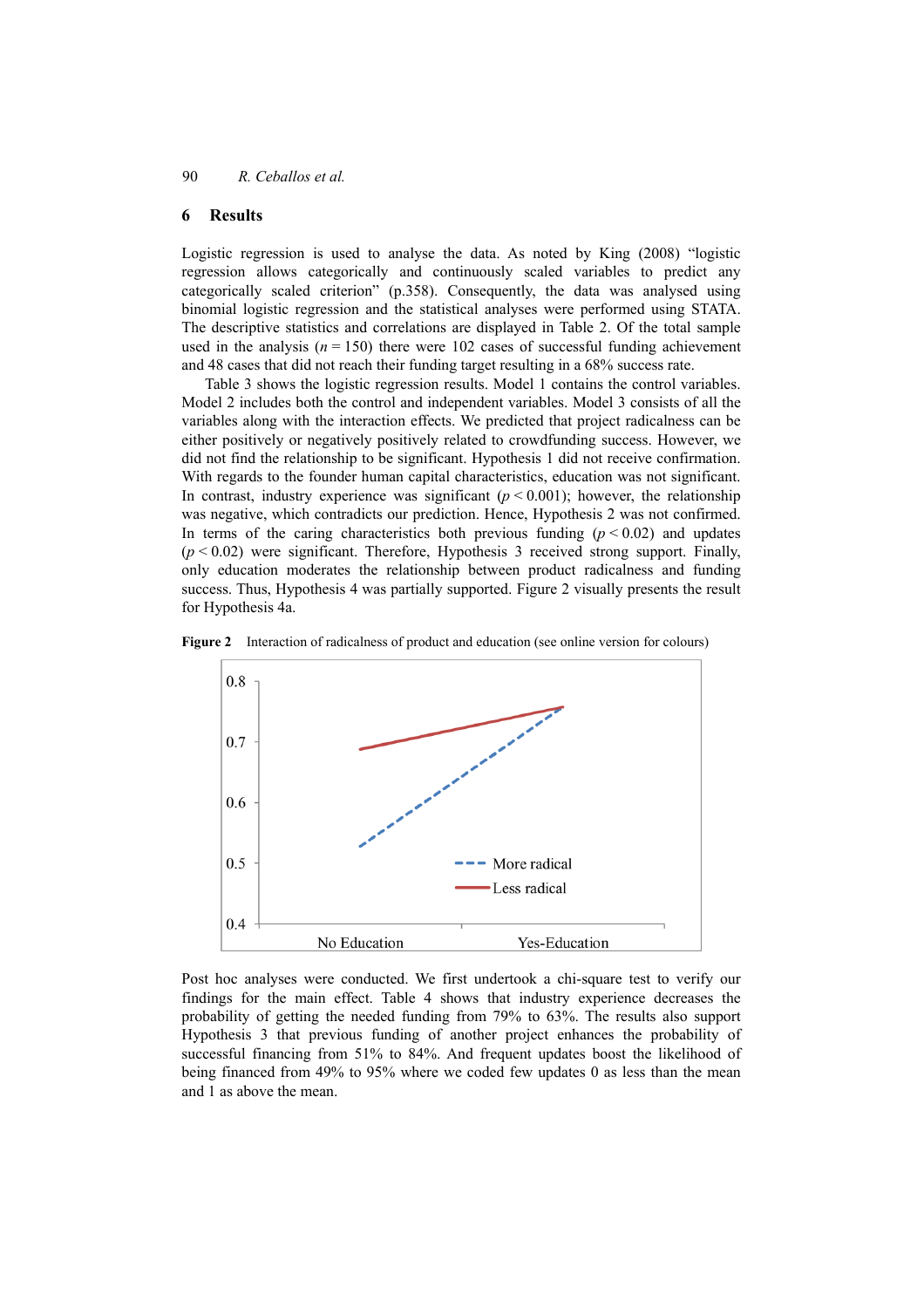|   | Variable                                                          | Mean              | S <sub>D</sub> |                                                                                                                                                                                                                                 | $\mathcal{L}$ | $\tilde{\phantom{0}}$ |                  |                   |                |                           | $^{\circ}$ | $\circ$ | $\tilde{a}$ | 22 |  |
|---|-------------------------------------------------------------------|-------------------|----------------|---------------------------------------------------------------------------------------------------------------------------------------------------------------------------------------------------------------------------------|---------------|-----------------------|------------------|-------------------|----------------|---------------------------|------------|---------|-------------|----|--|
|   | Project funding goal<br>achievement                               | 0.68              | 0.468          |                                                                                                                                                                                                                                 |               |                       |                  |                   |                |                           |            |         |             |    |  |
|   | Backers                                                           | 433.21            | 1081.368       | $0.247***$                                                                                                                                                                                                                      |               |                       |                  |                   |                |                           |            |         |             |    |  |
|   | Duration                                                          | 35.71             | 11.873         | $0.162*$                                                                                                                                                                                                                        | 0.086         |                       |                  |                   |                |                           |            |         |             |    |  |
|   | Goal (\$)                                                         | 24102.91          | 48724.654      | $-0.161*$                                                                                                                                                                                                                       | $0.198*$      | 0.108                 |                  |                   |                |                           |            |         |             |    |  |
|   | Pledged (\$)                                                      | 31406.76          | 53088.759      | $0.346***$ $0.710**$ $0.202*$ $0.249***$                                                                                                                                                                                        |               |                       |                  |                   |                |                           |            |         |             |    |  |
|   | Rewards                                                           | 8.73              | 3.460          | $0.223***$ $0.216**$ 0.107                                                                                                                                                                                                      |               |                       |                  | $0.149$ $0.373**$ |                |                           |            |         |             |    |  |
|   | External website link                                             | 0.92              | 0.272          | 0.114                                                                                                                                                                                                                           | 0.072         | 0.016                 | 0.072            | 0.117             | 0.041          |                           |            |         |             |    |  |
| ∝ | Technology radicalness                                            | 4.23              | 6.130          | $-0.056$                                                                                                                                                                                                                        |               | $-0.006$ $-0.129$     | $-0.061 - 0.112$ |                   | $-0.066$ 0.075 |                           |            |         |             |    |  |
|   | Educational background                                            | 0.44              | 0.498          | 0.147                                                                                                                                                                                                                           | 0.010         | 0.118                 |                  |                   |                | $0.167*0.191*0.085-0.075$ |            |         |             |    |  |
|   | 10 Industry experience                                            | $\overline{0.71}$ | 0454           | $-0.150$                                                                                                                                                                                                                        | 0.067         | 0.012                 | $0.182*$         | 0.137             | 0.099          | $0.193*$                  | 0.004      | 0.057   |             |    |  |
|   | 11 Previous funding                                               | 0.53              | 0.501          | $0.352***$                                                                                                                                                                                                                      |               | $0.027$ $0.208*$      |                  | 0.040 0.061       |                | $0.126 - 0.132$           | 0.033      | 0.114   | $-0.040$    |    |  |
|   | 12 Project updates                                                | 13.67             | 12.560         | $0.527**$ $0.251**0.227**$ $0.070$ $0.070$ $0.070$ $0.006**$ $0.0000$ $0.0000$ $0.0000$ $0.0000$ $0.0000$ $0.0000$ $0.0000$ $0.00000$ $0.00000$ $0.00000$ $0.00000$ $0.00000$ $0.00000$ $0.00000$ $0.00000$ $0.00000$ $0.00000$ |               |                       |                  |                   |                |                           |            |         |             |    |  |
|   | $N = 50$ .                                                        |                   |                |                                                                                                                                                                                                                                 |               |                       |                  |                   |                |                           |            |         |             |    |  |
|   | *Correlation is significant at the 0.05 level (two-tailed test)   |                   |                |                                                                                                                                                                                                                                 |               |                       |                  |                   |                |                           |            |         |             |    |  |
|   | ** Correlation is significant at the 0.01 level (two-tailed test) |                   |                |                                                                                                                                                                                                                                 |               |                       |                  |                   |                |                           |            |         |             |    |  |

| LETRICAL IS SIELICALL AL U.O. IEVEL (IWO-LATED LES | $\sim$<br>2                                |
|----------------------------------------------------|--------------------------------------------|
|                                                    |                                            |
|                                                    |                                            |
|                                                    |                                            |
|                                                    | "relation is significant at the 0.01 level |
|                                                    |                                            |
|                                                    | l                                          |

**Table 2** Descriptive statistics and correlation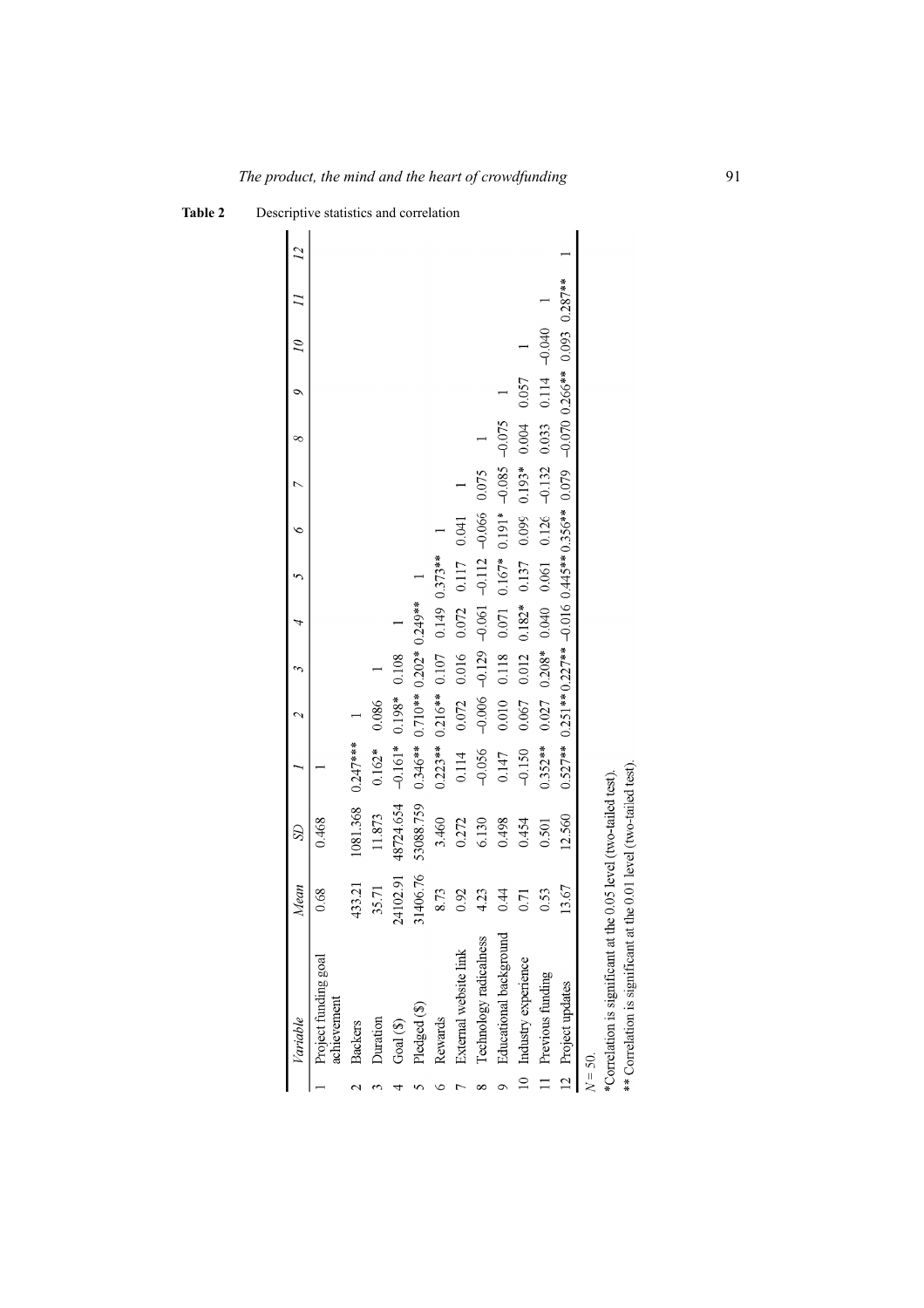|                                                               |       | Model 1   |          | Model 2    |          | Model 3    |          | Model 4    |          | Model 5    |          | Model 6    |
|---------------------------------------------------------------|-------|-----------|----------|------------|----------|------------|----------|------------|----------|------------|----------|------------|
|                                                               | B     | Sig.      | B        | Sig.       | B        | Sig.       | B        | Sig.       | B        | Sig.       | B        | Sig.       |
| <b>Backers</b>                                                | 0.005 | $0.030**$ | 0.003    | 0.298      | 0.004    | 0.294      | 0.003    | 0.290      | 0.003    | 0.287      | 0.003    | 0.294      |
| Duration                                                      | 0.037 | $0.024**$ | 0.010    | 0.678      | 0.015    | 0.501      | 0.009    | 0.710      | 0.012    | 0.635      | 0.012    | 0.611      |
| Goal                                                          | 2.129 | 0.236     | 1.326    | 0.252      | 1.262    | 0.253      | 1.315    | 0.263      | 1.320    | 0.255      | 1.326    | 0.246      |
| Rewards                                                       | 0.126 | 0.188     | $-0.041$ | 0.668      | $-0.033$ | 0.744      | $-0.040$ | 0.672      | $-0.038$ | $0.687\,$  | $-0.040$ | 0.679      |
| External website link                                         | 1.830 | 0.181     | 1.773    | $0.055*$   | 1.865    | $0.037**$  | 1.740    | $0.069*$   | 1.773    | $0.067*$   | 1.907    | $0.061*$   |
| Technology radicalness                                        |       |           | 0.109    | 0.677      | 0.520    | 0.115      | 0.171    | 0.561      | $-0.001$ | 0.997      | $-0.025$ | 0.905      |
| Educational background                                        |       |           | 0.153    | 0.727      | 1.000    | $0.068*$   | 0.147    | 0.739      | 0.196    | 0.659      | 0.224    | 0.621      |
| Industry experience                                           |       |           | $-1.890$ | $0.001***$ | 2.073    | $0.001***$ | $-1.831$ | $0.008***$ | $-1.875$ | $0.001***$ | $-1.872$ | $0.001***$ |
| Previous funding                                              |       |           | 1.328    | $0.015**$  | 1.159    | $0.042**$  | 1.334    | $0.014***$ | 1.128    | $0.092*$   | 1.302    | $0.014**$  |
| Project updates                                               |       |           | 0.123    | $0.015***$ | 0.110    | $0.033**$  | 0.123    | $0.014**$  | 0.122    | $0.016***$ | 0.103    | 0.128      |
| radicalness) × (Educatio<br>nal background)<br>(Technology    |       |           |          |            | $-0.236$ | $0.015**$  |          |            |          |            |          |            |
| radicalness) $\times$ (Industry<br>(Technology<br>experience) |       |           |          |            |          |            | $-0.018$ | 0.784      |          |            |          |            |
| radicalness) × (Previous<br>(Technology<br>funding)           |       |           |          |            |          |            |          |            | 0.045    | 0.419      |          |            |
| radicalness) $\times$ (Project<br>(Technology<br>updates)     |       |           |          |            |          |            |          |            |          |            | 0.004    | 0.472      |
| Log Likelihood                                                |       | 44.65     |          | $-37.42$   |          | $-35.96$   |          | $-37.40$   |          | $-37.29$   |          | $-37.24$   |
| Wald Chi-squared                                              |       | $9.53*$   |          | 38.90***   |          | 50.09***   |          | 43.43***   |          | 43.81 ***  |          | 40.95***   |

**Table 3** Logistic regression on crowdfunding success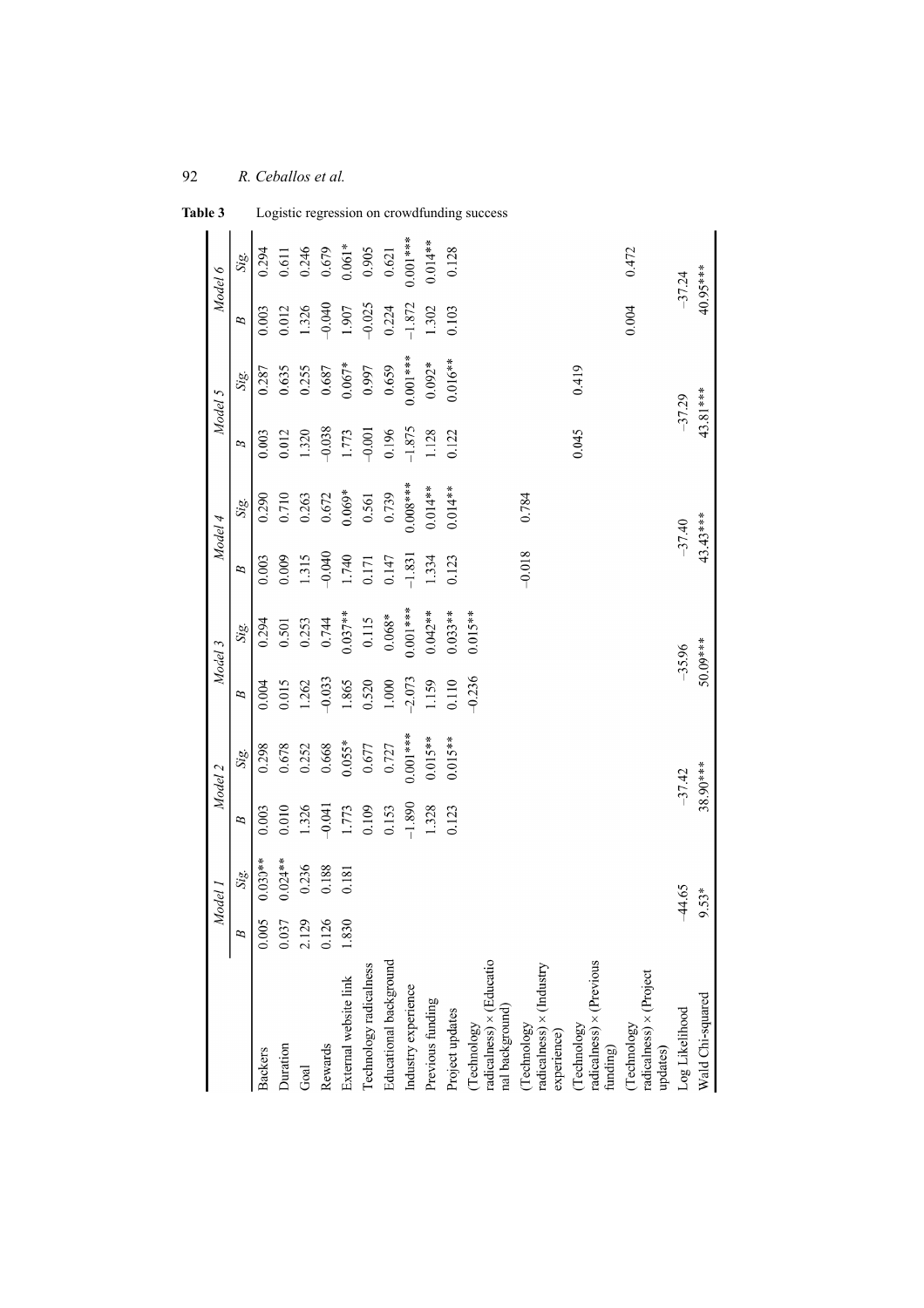Second, we split our sample into two categories for product radicalness where less radical was defined as those projects with many related projects (more than the mean). We ran two different analyses, one for less radical products/services and one for more radical products/services. Table 4 reports the chi-square analyses. The results indicate that for both radical and less radical products caring improves the probability a great deal by about 40%. For instance, for more radical products, many updates earn 100% endorsement, but for few updates, that number is 44%. However, human capital factors, education and industry experience, do not have impact on less radical products, but they do influence more radical projects even though education is a positive force and industry experience exerts negative influence.

**Table 4** Chi-square test

|                        | Main effect | Less-radical product | More-radical product |
|------------------------|-------------|----------------------|----------------------|
| Educational background | 3.26        | 0.47                 | $3.94*$              |
| Industry experience    | $3.40*$     | $372*$               | 0.47                 |
| Previous funding       | $18.53***$  | $14.64***$           | $4.54*$              |
| Project updates        | $3583***$   | $14.80***$           | $20.91***$           |

\**p* < 0.05, \*\**p* < 0.01, \*\*\**p* < 0.001.

#### **7 Discussion**

First, we argued product radicalness signals novelty and breakthrough innovation and therefore it would have a positive impact on crowdfunding success. However, the results show insignificance. According to product diffusion model, product innovators and early adopters tend to take more risks by trying untested and radical products (Mahajan and Muller, 1998). Indeed, research has found crowdfunding funders "are innovators in the way they use technology to interact" and "decide to invest because they want to be the first" (Ordanini et al., 2011, p455). However, information asymmetry indicates that crowd funders may also be wary of the project founders' moral hazards (Denis, 2004; Mollick, 2014). They may ask questions if the entrepreneurs are able to deliver a high quality product, and if they will fulfil their promises such as rewards to the funders. Due to the uncertainty aspect of communication (see Table 1) and given the entrepreneurship involves not only product but also the enterprising person (Shane and Venkataraman, 2000), funders may be also concerned with the entrepreneurial intent (Burtch et al., 2013). We contend the product radicalness may be a double-edge sword where it attracts innovators to fund the project by signalling quality, but at the same time, it also increases the funders' concern of the entrepreneurs' moral hazards therefore hurting the chance of getting funded.

Second, we expect human capital should be positively influencing crowdfunding achievement. However, our analyses show the opposite for specific human capital. Specifically, if a founder has industry experience, his/her probability of getting funding is only 0.63 while that for those without industry background stands at 0.79. That is, industry experience hurts a founder's chance to obtain financing through CF platform.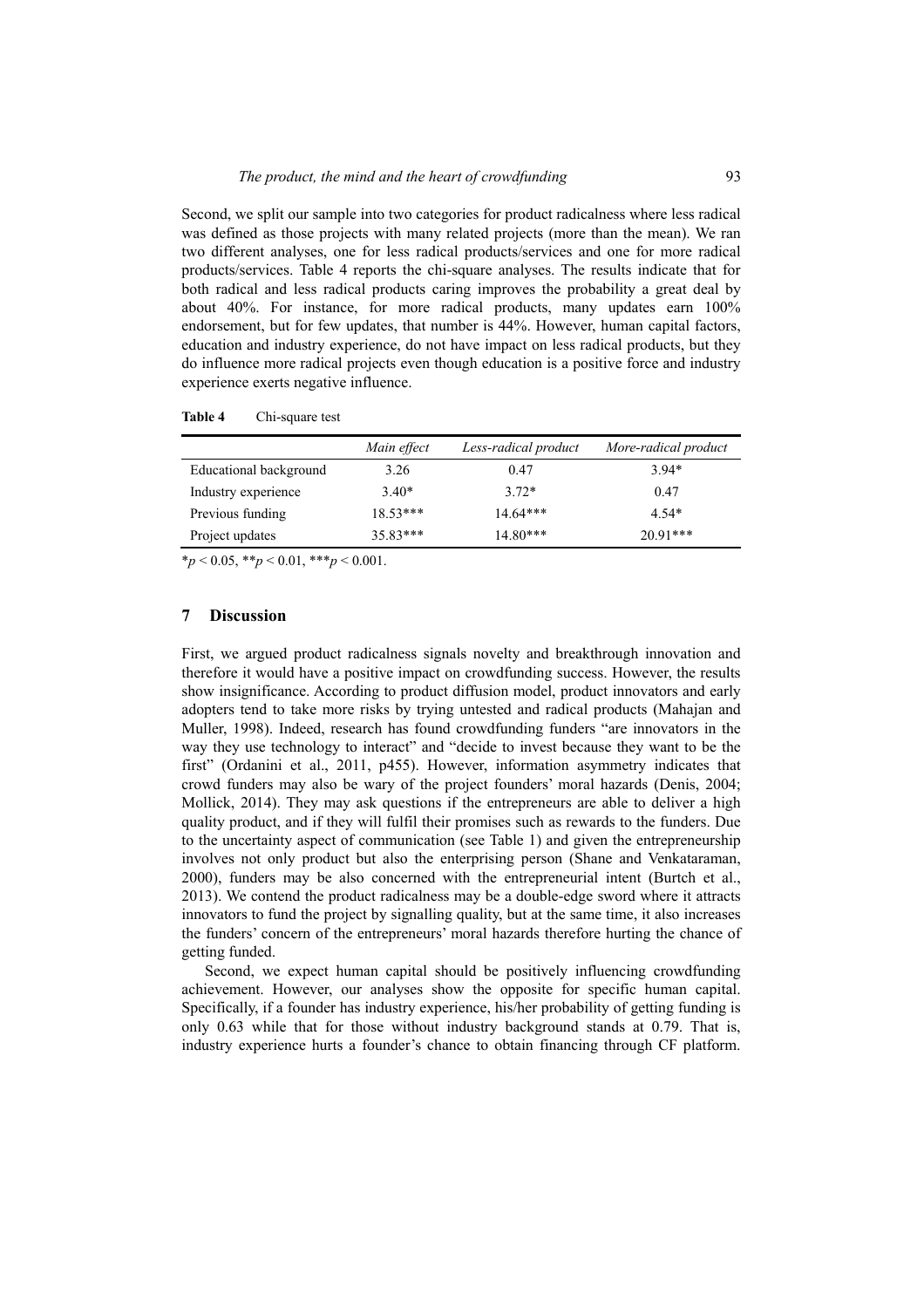We attribute the surprising findings to the following possibilities. First, information asymmetry may not exist in the crowdfunding market because most of the time the funding amount can be minimal (Ordanini et al., 2011). Thus, funders may not feel the huge damage even though moral hazards and adverse selection occur (Denis, 2004). Second, Ordanini et al. (2011) found that 'social participation' is more important to crowd funders. They may think that experienced founders with high human capital do not need their participation and hence their motivation to participate weakens. Third, crowdfunding serves as a platform for relative disadvantaged group (Greenberg and Mollick, 2014). Crowd funders have the tendency to help those who really need their support. Founders with a rich industry experience signal that they can find financing somewhere else such as through personal savings, banks and even venture capitalists. Crowd funders thus hesitate to lend their support to this group.

Third, we predicted caring characteristics such as sending updates often and having previously funded other projects positively influence financing achievement. Our hypotheses were supported. As discussed earlier, unlike traditional financing, crowdfunding is a platform for all, but it often lends more support to disadvantaged individuals (Greenberg and Mollick, 2014). For example, women benefit more than men in crowdfunding, and non-profit organisations find more success in crowdfunding than for profit ones because such founders may need the financing more and they may be more trusted (Lambert and Schwienbacher, 2010). Previous funding experience and sending updates signal to funders that the founders do care about them and therefore are likeable and more trustworthy. Such signals reduce funders' concerns over moral hazards. Thus the chance of obtaining funding increases when founders send signals that they care.

Fourth, our interaction analyses yield some interesting results. Specifically, of the four proposed moderators, only education strengthens the relationship between radicalness of a product and funding success. This suggests a few possible conclusions. First, caring characteristics are positive signals not contingent upon context. The heart in crowdfunding benefits the project founders no matter how radical one's product is. For example, the likelihood to achieve successful financing for entrepreneurs who deliver more updates increases by 40% or more for both radical and non-radical products. But the same thing cannot be said for human capital factors. It can be seen, for instance, that education enhances the probability of successful financing about 7% for non-radical product, but the change for radical product becomes 23%. Second, crowd funders judge entrepreneurial mind from different angles. While specific human capital, such as industry experience, may hurt entrepreneurial financing strategies, general human capital like education may have an opposite effect. Indeed, it has been found that industry experience and education can exert different effect on entrepreneurs (Marvel and Lumpkin, 2007). We argue education is different from industry experience in that education may carry social characteristics with it and it is especially important to disadvantaged groups. Lofstrom and Bates (2009) found that Latina entrepreneurs with higher education command higher income than Caucasian entrepreneurs and Latina salary workers. Education for disadvantaged founders may signal not only opportunity quality but also their motivation and ability to achieve what they want, the combination of which enhances the potential success for them.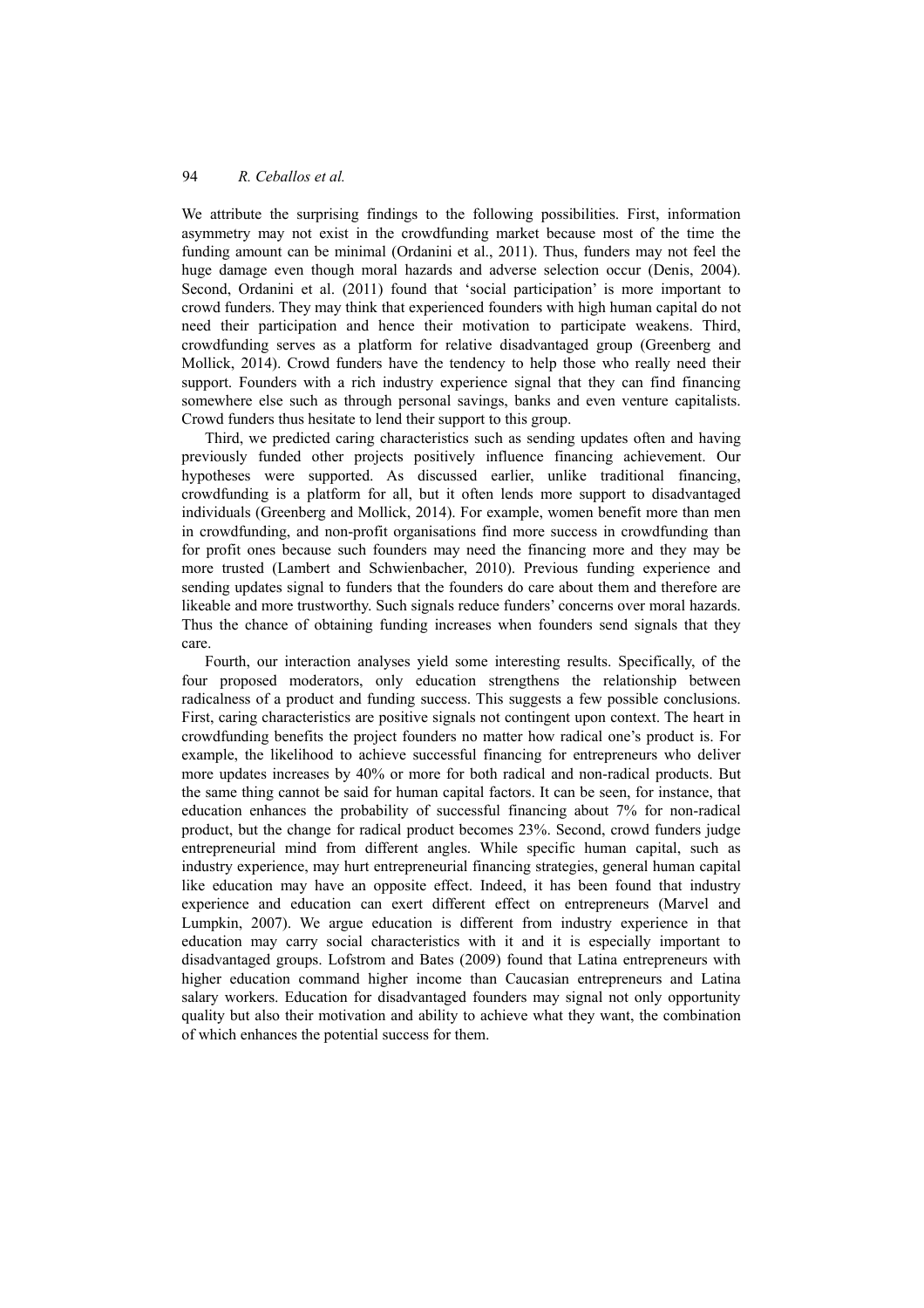#### **8 Limitations**

While our research makes a few contributions, it is not without limitations. First, we studied only one industry. While different types of projects may vary in their probability of getting financing (Lambert and Schwienbacher, 2010), a comparison of two industries or more may give us more insights about the crowdfunding dynamics. However, examining one industry, in our research, high technology projects, can help screen out confounding effects (Wu et al., 2005). Second, we did not control some important variables, for example, demographics. Because crowdfunding may be favourable to disadvantaged groups (Greenberg and Mollick, 2014), gender may be an important factor to consider. Future research should control more such variables, such as minority or not, female or male and young vs. old. Third, we failed to find the interactive effect of product radicalness and the signals of heart and mind. That may be attributed to how we measured those variables. For example, we dichotomised industry experience and education. More fine-grained measures may be employed in future research to include the level of education and educational background such as engineering degree or business field. Fourth, we assumed sending updates and previous funding experience as caring characteristics. To comprehend the motivations behind those activities, future research should conduct surveys to project founders. Fifth, the causal effect of the variables are not investigated. Therefore, future research could examine more detailed about the causality relationship among the important variables. By the way, the margin of error and confidence interval should be considered when reporting the analysis results.

#### **9 Conclusion**

Generally, entrepreneurial financing can be viewed as an economic decision (Denis, 2004). However, this method of funding a project through the collective effort of friends, family, customers, and individual investors may be socially driven. This method of financing a project allows for the collective efforts of a large number of individuals. Crowdfunding utilises social media and the internet as well as some traditional methods of funding. These 21st century crowdfunding platforms leverage their networks for greater exposure.

Through our research we have found that Crowdfunding can be described as the opposite of most traditional approaches used to finance projects and first-time entrepreneurs. Business Finance teaches in order to raise capital to start a business or launch a new project, you would need a business plan, conduct a market feasibility study, take part in market research, and then take your idea to a limited group of wealthy individuals or institutions. This included banks, investors, and venture capital firms. This limits options to a few key players. If one fail to attract the right investor or firm at the right time your project will be lost.

Crowdfunding however, gives the entrepreneur an opportunity to showcase and gain resources needed to complete the project. This approach streamlines the traditional model. With crowdfunding, it's much easier for you to get an opportunity to display the business to more interested parties and give them more ways to help grow the business. We took a small step to theorise and empirically test if crowdfunding indeed is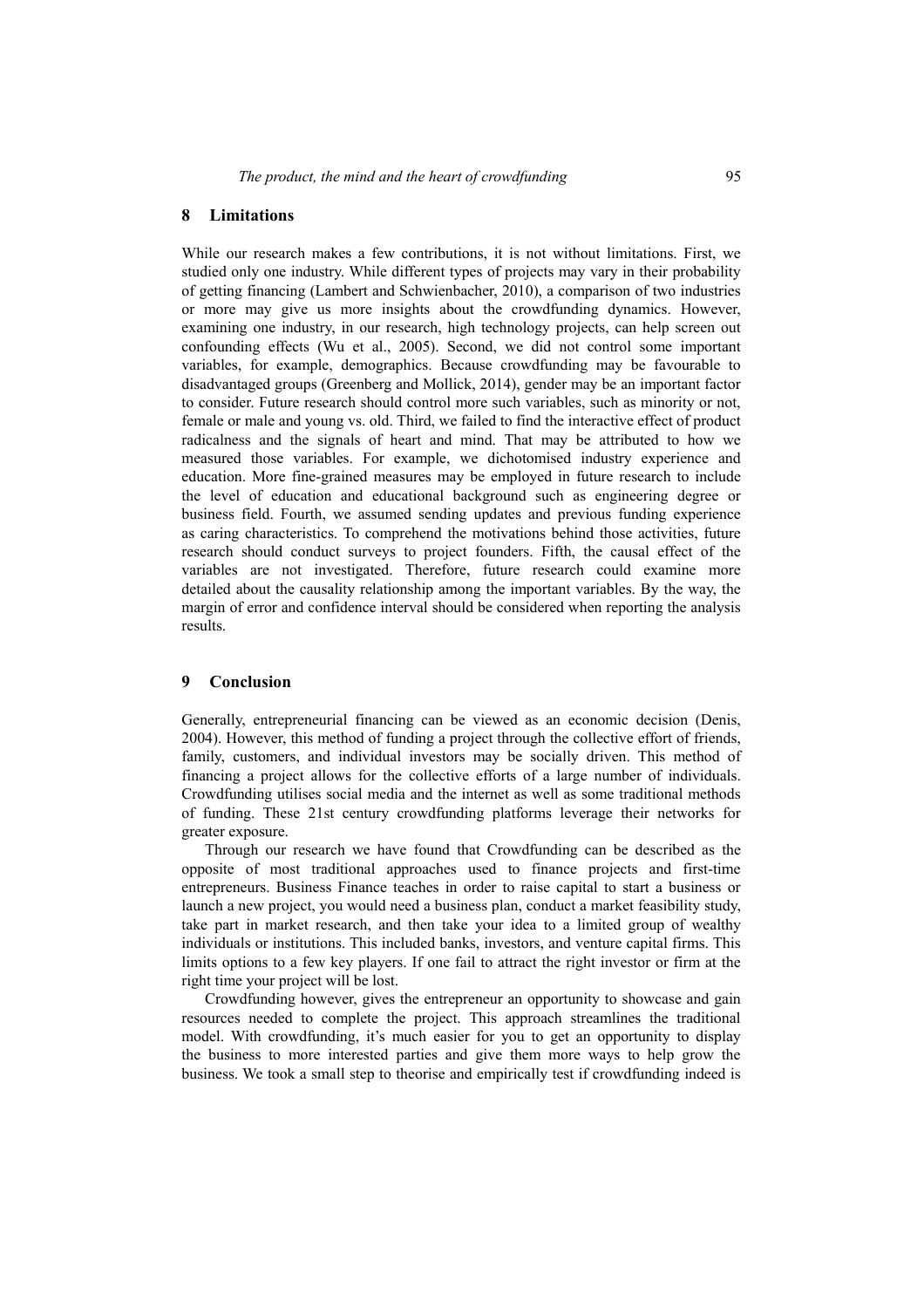a process where social participation of funders can be more crucial than economical motives. We call for more research regarding the benefits of crowdfunding to study this growing and interesting phenomenon. Our research indicates that more areas about crowdfunding could be explored in future. For instance, future research could examine what other social influence of CF may have, besides caring. Our research also shows that human capital of founders are also critically important in CF success. Therefore, future research could investigate if social capital that founders are involved with could influence CF success. We hope our research could offer a broader scope for understanding CF phenomena.

## **References**

- Agrawal, A.K., Catalini, C. and Goldfarb, A. (2011) *The Geography of Crowdfunding (No*. w16820*)*, National Bureau of Economic Research.
- Allison, T.H., Davis, B.C., Short, J.C. and Webb, J.W. (2015) 'Crowdfunding in a prosocial microlending environment: examining the role of intrinsic versus extrinsic cues', *Entrepreneurship Theory and Practice*, Vol. 39, No. 1, pp.53–73.
- Balboa, M. and Martí, J. (2007) 'Factors that determine the reputation of private equity managers in developing markets', *Journal of Business Venturing*, Vol. 22, No. 4, pp.453–480.
- Baron, R.A. and Markman, G.D. (2003) 'Beyond social capital: the role of entrepreneurs' social competence in their financial success', *Journal of Business Venturing*, Vol. 18, No. 1, pp.41–60.
- Becker, G.S. (1975) *Human Capital*, Columbia University Press, New York.
- Belleflamme, P., Lambert, T. and Schwienbacher, A. (2011) 'Crowdfunding: tapping the right crowd', *International Conference of the French Finance Association* (*AFFI*), June, Paris, pp.11–13.
- Bruton, G.D., Chahine, S. and Filatotchev, I. (2009) 'Founders, private equity investors and underpricing in entrepreneurial IPOs', *Entrepreneurship Theory and Practice*, Vol. 33, No. 4, pp.909–928.
- Burtch, G., Ghose, A. and Wattal, S. (2013) 'An empirical examination of the antecedents and consequences of contribution patterns in crowd-funded markets', *Information Systems Research*, Vol. 24, No. 3, pp.499–519.
- Busenitz, L.W., Fiet, J.O. and Moesel, D.D. (2005) 'Signaling in venture capitalist–New venture team funding decisions: does it indicate long-Term venture outcomes?', *Entrepreneurship Theory and Practice*, Vol. 29, No. 1, pp.1–12.
- Certo, S.T. (2003) 'Influencing initial public offering investors with prestige: signaling with board structures', *Academy of Management Review*, Vol. 28, No. 3, pp.432–446.
- Chen, X.P., Yao, X. and Kotha, S. (2009) 'Entrepreneur passion and preparedness in business plan presentations: a persuasion analysis of venture capitalists' funding decisions', *Academy of Management Journal*, Vol. 52, No. 1, pp.199–214.
- Cholakova, M. and Clarysse, B. (2015) 'Does the possibility to make equity investments in crowdfunding projects crowd out reward-based investments?', *Entrepreneurship Theory and Practice*, Vol. 39, No. 1, pp.145–172.
- Cohen, B.D. and Dean, T.J. (2005) 'Information asymmetry and investor valuation of IPOs: top management team legitimacy as a capital market signal', *Strategic Management Journal*, Vol. 26, No. 7, pp.683–690.
- Connelly, B.L., Certo, S.T., Ireland R.D. and Reutzel, C.R. (2011) 'Signaling theory: a review and assessment', *Journal of Management*, Vol. 37, No. 1, pp.39–67.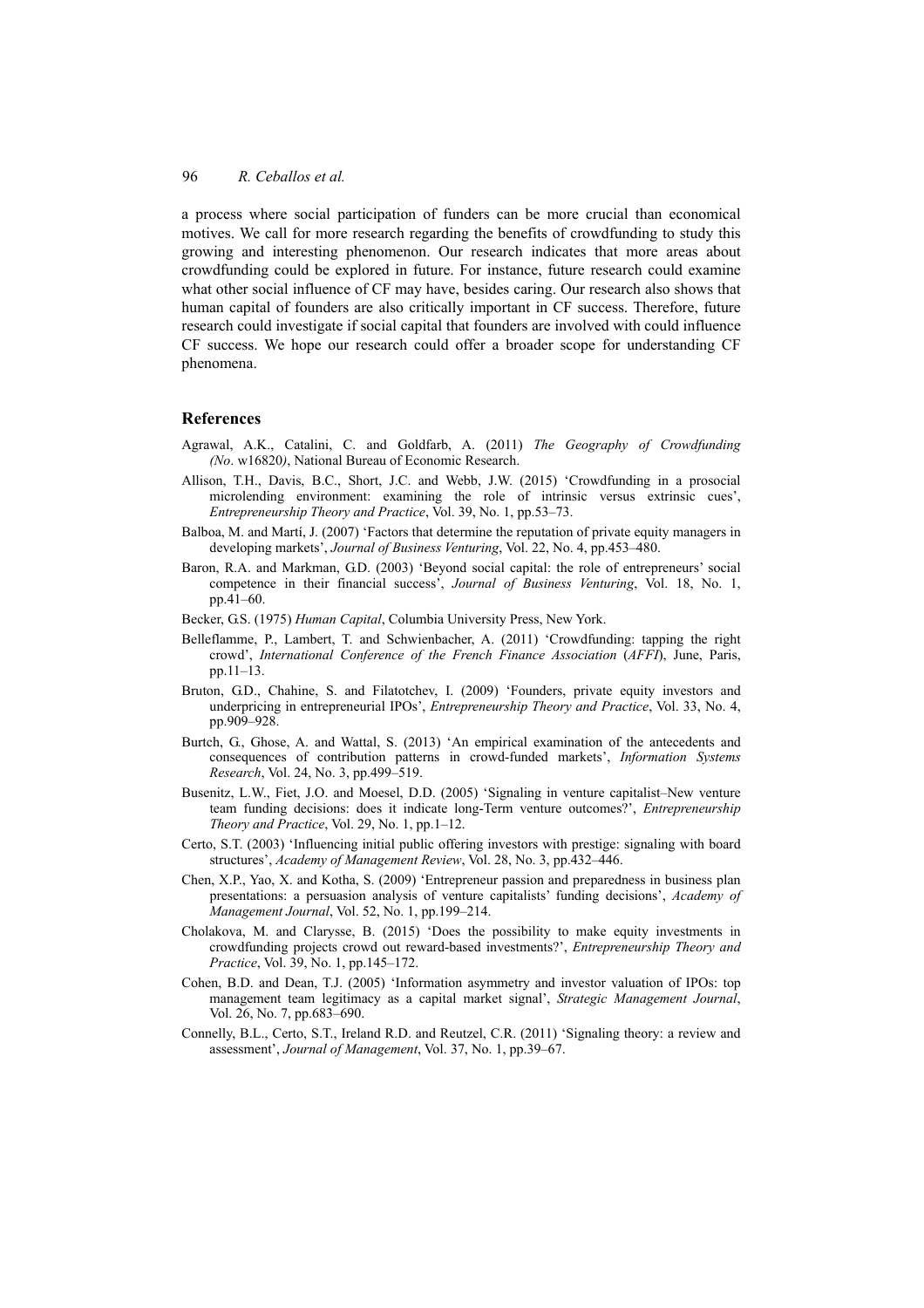- Cosh, A., Cumming, D. and Hughes, A. (2009) 'Outside entrepreneurial capital', *The Economic Journal*, Vol. 119, No. 540, pp.1494–1533.
- Crowsourcing.org (2012) *Crowdfunding Industry Report: Market Trends, Composition and Crowdfunding Platforms*, Retrieved from http://www.crowdfunding.nl/wp-content/uploads/ 2012/05/92834651-Massolution-abridged-Crowd-Funding-Industry-Report1.pdf
- Denis, D.J. (2004) 'Entrepreneurial finance: an overview of the issues and evidence', *Journal of Corporate Finance*, Vol. 10, No. 2, pp.301–326.
- Eisenhardt, K.M. (1989) 'Agency theory: an assessment and review', *Academy of Management Review*, Vol. 14, No. 1, pp.57–74.
- Fama, E. (1980) 'Agency problems and the theory of the firm', *Journal of Political Economy*, Vol. 88, pp.288–307.
- Fama, E. and Jensen, M. (1983) 'Separation of ownership and control', *Journal of Law and Economics*, Vol. 26, pp.301–325.
- Forbes.com (2013) *Top.10 Crowdfunding Sites For Fundraising*, Retrieved from http://www.forbes. com/sites/chancebarnett/2013/05/08/top-10-crowdfunding-sites-for-fundraising/, 8 May.
- Gerber, E.M., Hui, J.S. and Kuo, P.Y. (2012) 'Crowdfunding: why people are motivated to post and fund projects on crowdfunding platforms', *Proc. of the International Workshop on Design, Influence and Social Technologies: Techniques, Impacts and Ethics*, Vol. 2, p.11.
- Giudici, G., Nava, R., Rossi Lamastra, C. and Verecondo, C. (2012) *Crowdfunding: The New Frontier for Financing Entrepreneurship?*. Available at SSRN 2157429.
- Goktan, A.B. and Miles, G. (2011) 'Innovation speed and radicalness: are they inversely related?', *Management Decision*, Vol. 49, No. 4, pp.533–547.
- Goldsmith, R.E. and Flynn, L. (1993) 'Identifying innovators in consumer service markets', *Service Industries Journal*, Vol. 13, No. 3, pp.97–109.
- Greenberg, J. and Mollick, E.R. (2014) *Leaning in or Leaning on? Gender, Homophily and Activism in Crowdfunding*, Gender, Homophily and Activism in Crowdfunding, 3 July.
- Gulati, R. and Higgins, M.C. (2003) 'Which ties matter when? the contingent effects of interorganizational partnerships on IPO success', *Strategic Management Journal*, Vol. 24, No. 2, pp.127–144.
- Henderson, R.M. and Clark, K.B. (1990) 'Architectural innovation: the reconfiguration of existing product technologies and the failure of established firms', *Administrative Science Quarterly*, pp.9–30.
- Herrmann, A., Gassmann, O. and Eisert, U. (2007) 'An empirical study of the antecedents for radical product innovations and capabilities for transformation', *Journal of Engineering and Technology Management*, Vol. 24, No. 1, pp.92–120.
- Higgins, M.C. and Gulati, R. (2006) 'Stacking the deck: the effects of top management backgrounds on investor decisions', *Strategic Management Journal*, Vol. 27, No. 1, pp.1–25.
- Jain, B.A., Jayaraman, N. and Kini, O. (2008) 'The path-to-profitability of internet IPO firms', *Journal of Business Venturing*, Vol. 23, No. 2, pp.165–194.
- Janney, J.J. and Folta, T.B. (2003) 'Signaling through private equity placements and its impact on the valuation of biotechnology firms', *Journal of Business Venturing*, Vol. 18, pp.361–380.
- Jensen, M.C. and Meckling, W.H. (1976) 'Theory of the firm: managerial behavior, agency costs and ownership structure', *Journal of Financial Economics*, Vol. 3, No. 4, pp.305–360.
- Kickstarter. com (2013, December 13) 'Kickstarter School. Retrieved from http://www. kickstarter. com/help/school?ref=footer#making\_your\_video
- Kickstarter.com (2013) *Kickstarter Stats*, Retrieved from http://www.kickstarter.com/help/ stats?ref=footer, 27 November.
- King, J.E. (2008) 'Binary logistic regression', *Best Practices in Quantitative Methods*, pp.358–384.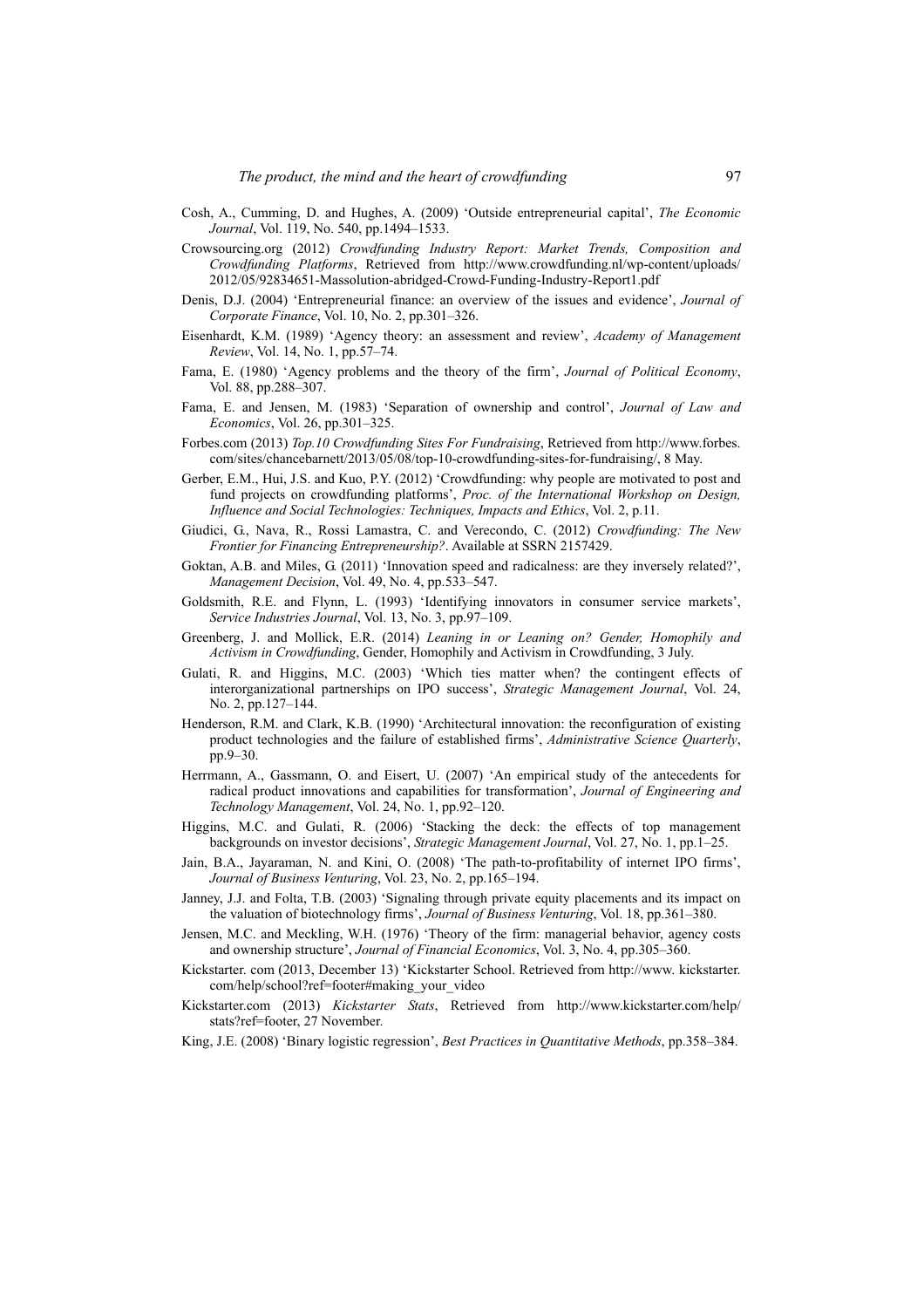- Koberg, C.S., Detienne, D.R. and Heppard, K.A. (2003) 'An empirical test of environmental, organizational and process factors affecting incremental and radical innovation*'*, *The Journal of High Technology Management Research*, Vol. 14, No. 1, pp.21–45.
- Kuppuswamy, V. and Bayus, B.L. (2013) *Crowdfunding Creative Ideas: the Dynamics of Projects Backers in Kickstarter*, SSRN Working Paper, http://papers.ssrn.com/sol3/papers.cfm
- Lambert, T. and Schwienbacher, A. (2010) 'An empirical analysis of crowdfunding', *Social Science Research Network*, Vol. 1578175, pp.1–23.
- Lehner, O. (2012) 'A literature review and research agenda for crowdfunding of social ventures', *Research Colloquium on Social Entrepreneurship*, 16th–19 July, University of Oxford, Skoll Center of SAID Business School UK.
- Ley, A. and Weaven, S. (2011) 'Exploring agency dynamics of crowdfunding in start-up capital financing', *Academy of Entrepreneurship Journal*, Vol. 17, No. 1, pp.85–110.
- Lofstrom, M. and Bates, T. (2009) 'Latina entrepreneurship', *Small Business Economics*, Vol. 33, No. 4, pp.427–439.
- Mahajan, V. and Muller, E. (1998) 'When is it worthwhile targeting the majority instead of the innovators in a new product launch?', *Journal of Marketing Research*, Vol. 35, No. 4, pp.488–495.
- Marvel, M.R. and Lumpkin, G.T. (2007) 'Technology entrepreneurs' human capital and its effects on innovation radicalness', *Entrepreneurship Theory and Practice*, Vol. 31, pp.807–828.
- Massolution (2013) '2013*CF The Crowdfunding Industry Report*, Retrieved from http://www. crowdsourcing.org/editorial/2013cf-the-crowdfunding-industry-report/25107
- Midgley, D.F. (1977) *Innovation and New Product Marketing*, John Wiley & Sons, New York.
- Mollick, E. (2014) 'The dynamics of crowdfunding: an exploratory study', *Journal of Business Venturing*, Vol. 29, No. 1, pp.1–16.
- Moss, T.W., Neubaum, D.O. and Meyskens, M. (2015) 'The effect of virtuous and entrepreneurial orientations on microfinance lending and repayment: a signaling theory perspective', *Entrepreneurship Theory and Practice*, Vol. 39, No. 1, pp.27–52.
- Ordanini, A., Miceli, L., Pizzetti, M. and Parasuraman, A. (2011) 'Crowd-funding: transforming customers into investors through innovative service platforms', *Journal of Service Management*, Vol. 22, No. 4, pp.443–470.
- Rogers, E.M. (1995) *Diffusion of Innovations*, New York.
- Ross, S. (1973) 'The economic theory of agency: the principal's problem', *American Economic Review*, Vol. 63, pp.134–139.
- Sanders, W.M. and Boivie, S. (2004) 'Sorting things out: valuation of new firms in uncertain markets', *Strategic Management Journal*, Vol. 25, No. 2, pp.167–186.
- Schwienbacher, A. and Larralde, B. (2010) 'Crowdfunding of small entrepreneurial ventures', *Handbook of Entrepreneurial Finance*, Oxford University Press, Oxford, UK.
- Shane, S. and Cable, D. (2002) 'Network ties, reputation and the financing of new ventures', *Management Science*, Vol. 48, No. 3, pp.364–381.
- Shane, S. and Venkataraman, S. (2000) 'The promise of entrepreneurship as a field of research', *Academy of Management Review*, Vol. 25, No. 1, pp.217–226.
- Spence, M. (2002) 'Signaling in retrospect and the informational structure of markets', *American Economic Review*, Vol. 92, pp.434–459.
- Spence, M. (1973) 'Job market signaling', *Quarterly Journal of Economics*, Vol. 87, pp.355–374.
- Un, C.A. (2010) 'An empirical multi-level analysis for achieving balance between incremental and radical innovations', *Journal of Engineering and Technology Management*, Vol. 27, No. 1, pp.1–19.
- Unger, J.M., Rauch, A., Frese, M. and Rosenbusch, N. (2011) 'Human capital and entrepreneurial success: A meta-analytical review', *Journal of Business Venturing*, Vol. 26, No. 3, pp.341–358.